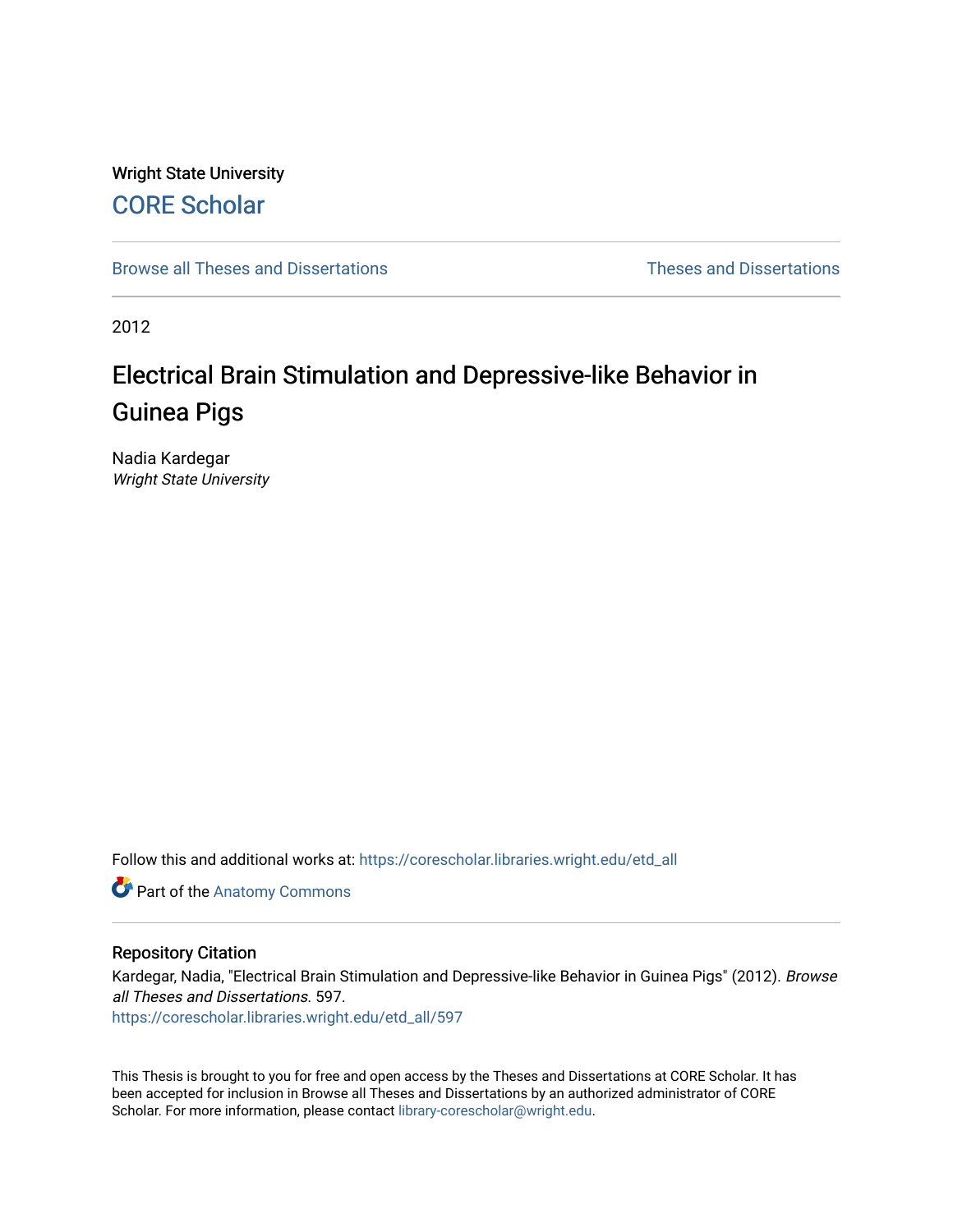### **Electrical Brain Stimulation and Depressive-like Behavior in Guinea Pigs**

A thesis submitted in partial fulfillment of the requirements for the degree of Master of Science

By

Nadia Kardegar B.S., University of Cincinnati, 2008

 2012 Wright State University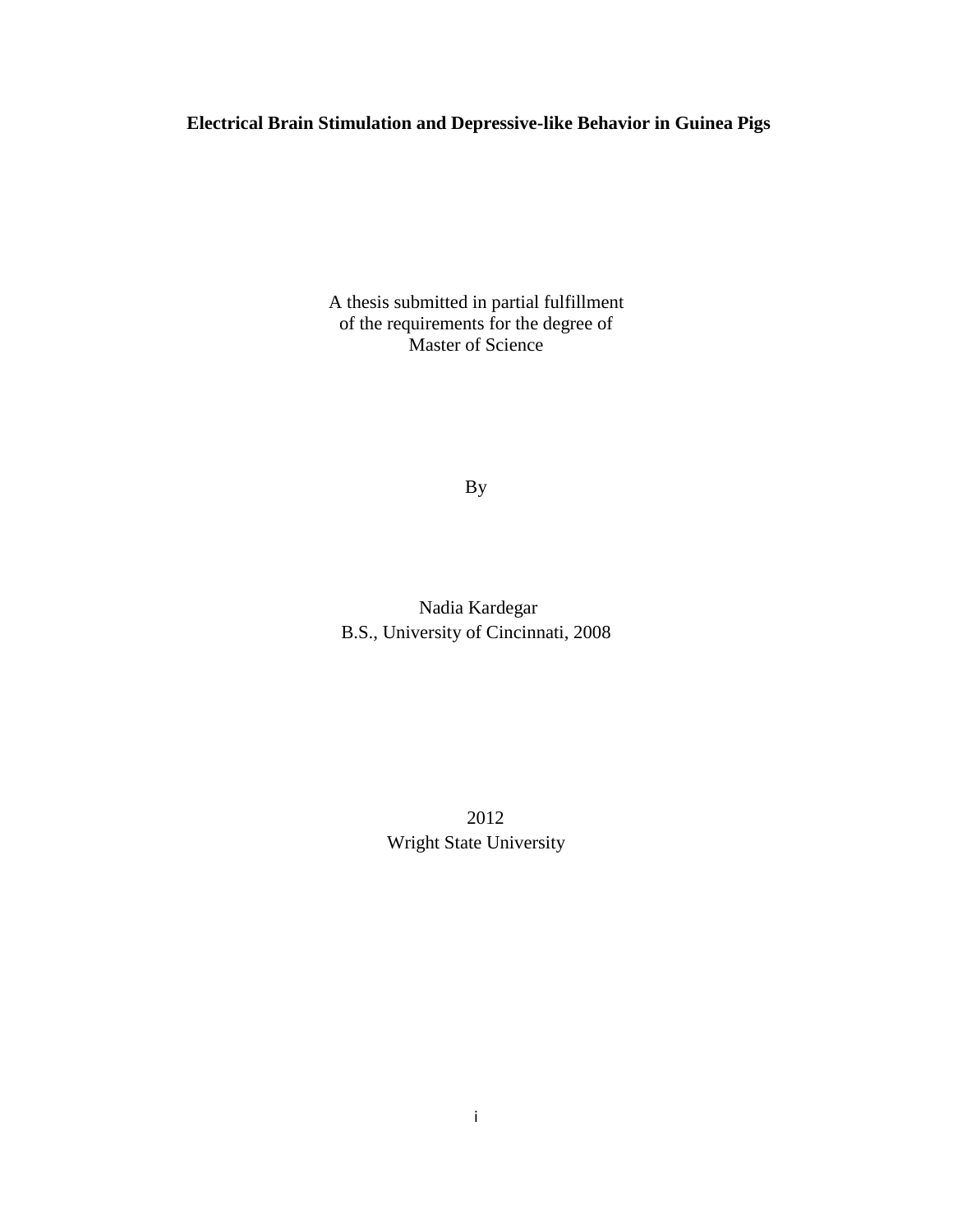## WRIGHT STATE UNIVERSITY SCHOOL OF GRADUATE STUDIES

April 6, 2012

I HEREBY RECOMMEND THAT THE THESIS PREPARED UNDER MY SUPERVISION BY Nadia Kardegar ENTITLED Electrical Brain Stimulation and Depressive-like Behavior in Guinea Pigs BE ACCEPTED IN PARTIAL FULFILLMENT OF THE REQUIREMENTS FOR THE DEGREE OF Master of Science.

> Michael Hennessy, Ph.D. Thesis Director

 Timothy Cope, Ph.D. Department Chair

Committee on Final Examination

Dragana Claflin, Ph.D.

Patricia Schiml, Ph.D.

Larry Ream, Ph.D.

j

 Andrew Hsu, Ph.D. Vice President for Research and Dean of Graduate Studies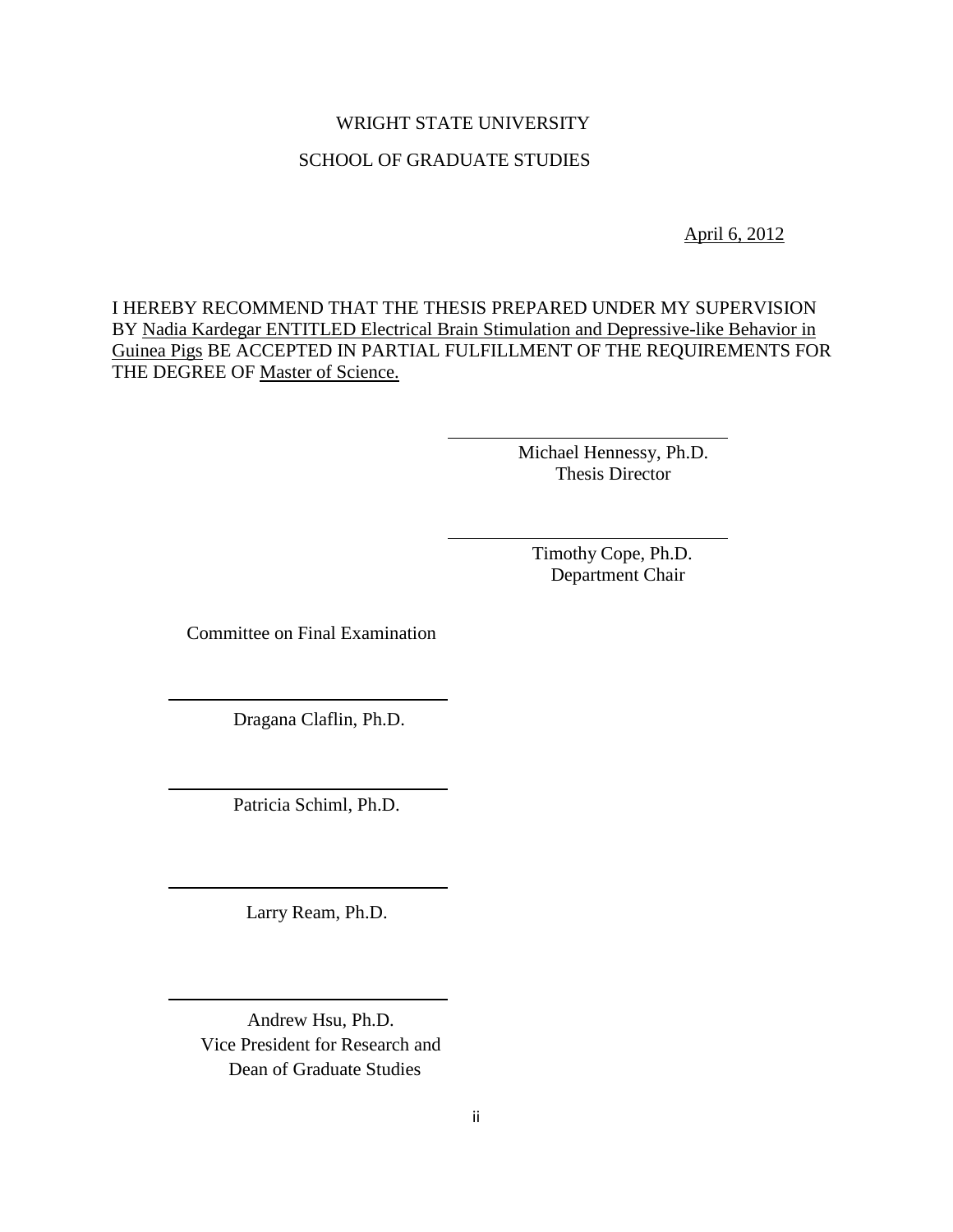#### ABSTRACT

Nadia Kardegar. M.S., Anatomy Program, Department of Neuroscience, Cell Biology, and Physiology, Wright State University, 2012. Electrical Brain Stimulation and Depressive-like Behavior in Guinea Pigs.

Maternal separation in guinea pigs produces a biphasic response consisting of an active behavior phase (vocalizations and locomotor activity) followed by a phase of passive depressivelike behavior (crouched stance, piloerection, and eye closure). The mechanism for the transition from the active to the passive phase is unknown. One suggestion is that continual activity of neural circuitry producing active behavior eventually leads to the expression of passive behaviors. The purpose of this study was to test this possibility. Guinea pigs were assigned to experimental and control groups. The experimental group received daily stimulation of the bed nucleus stria terminalis (BNST) to produce vocalizations. Controls included non-operated animals and those which received daily electrical stimulation of a brain area not expected to produce vocalization (parietal cortex). Stimulation of the BNST elicited vocalizations, which decreased across 10 days of testing. However, BNST-stimulated animals did not show more passive depressive-like behavior than the controls.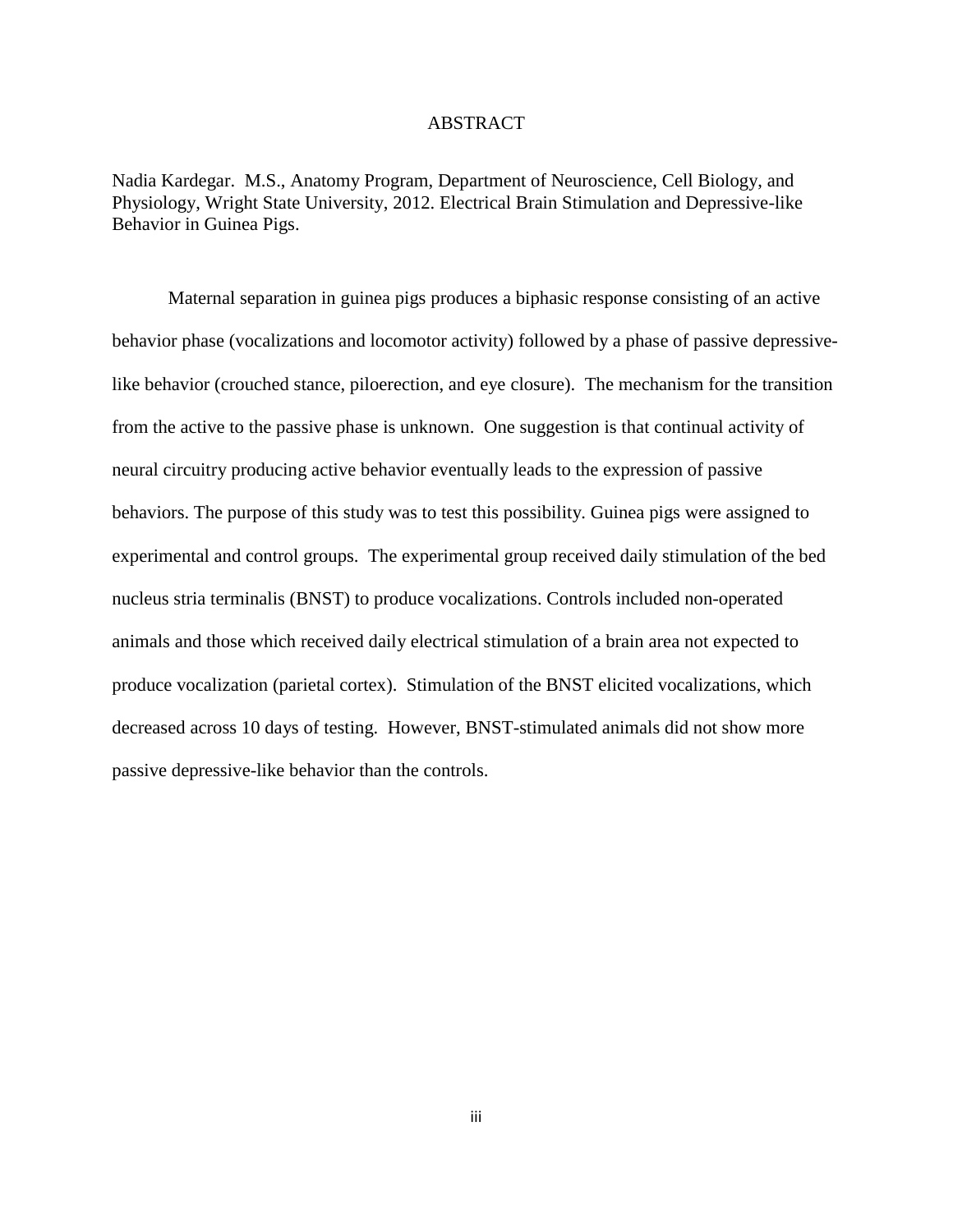### TABLE OF CONTENTS

## Page

|  | Mechanisms of the Initial Active stage of separation3 |  |
|--|-------------------------------------------------------|--|
|  | Mechanisms of the Passive Stage of separation 4       |  |
|  |                                                       |  |
|  |                                                       |  |
|  |                                                       |  |
|  |                                                       |  |
|  |                                                       |  |
|  | Threshold determination and testing procedure 13      |  |
|  |                                                       |  |
|  |                                                       |  |
|  |                                                       |  |
|  |                                                       |  |
|  |                                                       |  |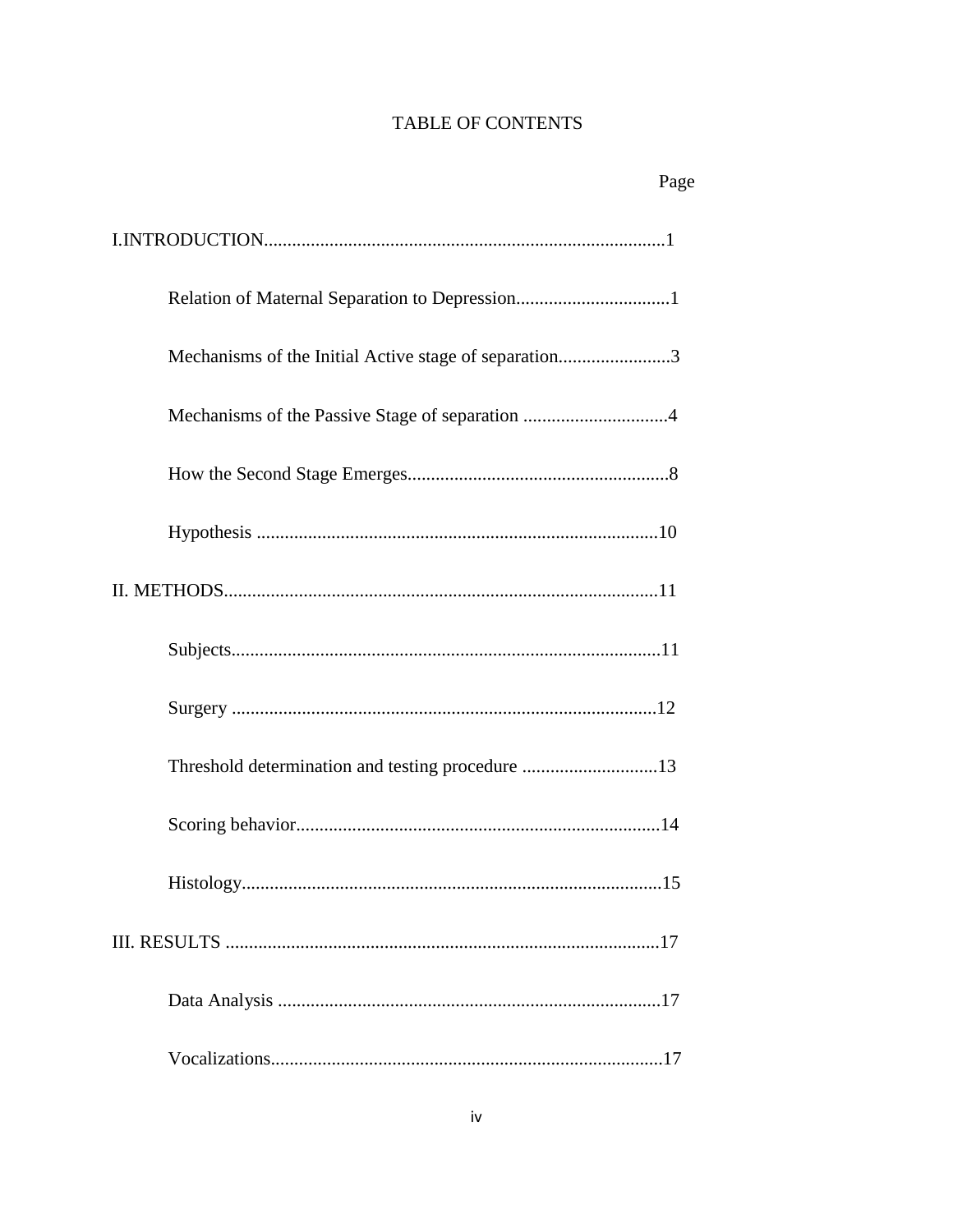#### LIST OF FIGURES

#### Figure Page

- 1. The guinea pig displaying passive behavior: crouched stance, piloerection, and partial eye closure. .........................................................5
- 2. Cresyl violet staining of a coronal section of the Brain (BNST animal) ...................................................16
- 3. Experimental and control groups displaying vocalizations during the prestimulation period..........................................................18
- 4. Experimental and Control groups displaying vocalizations during the stimulation period............................................................................20
- 5. Experimental and Control groups displaying vocalizations during the poststimulation period..........................................................22
- 6. Experimental and Control groups displaying Full passive response during the prestimulation period..........................................................24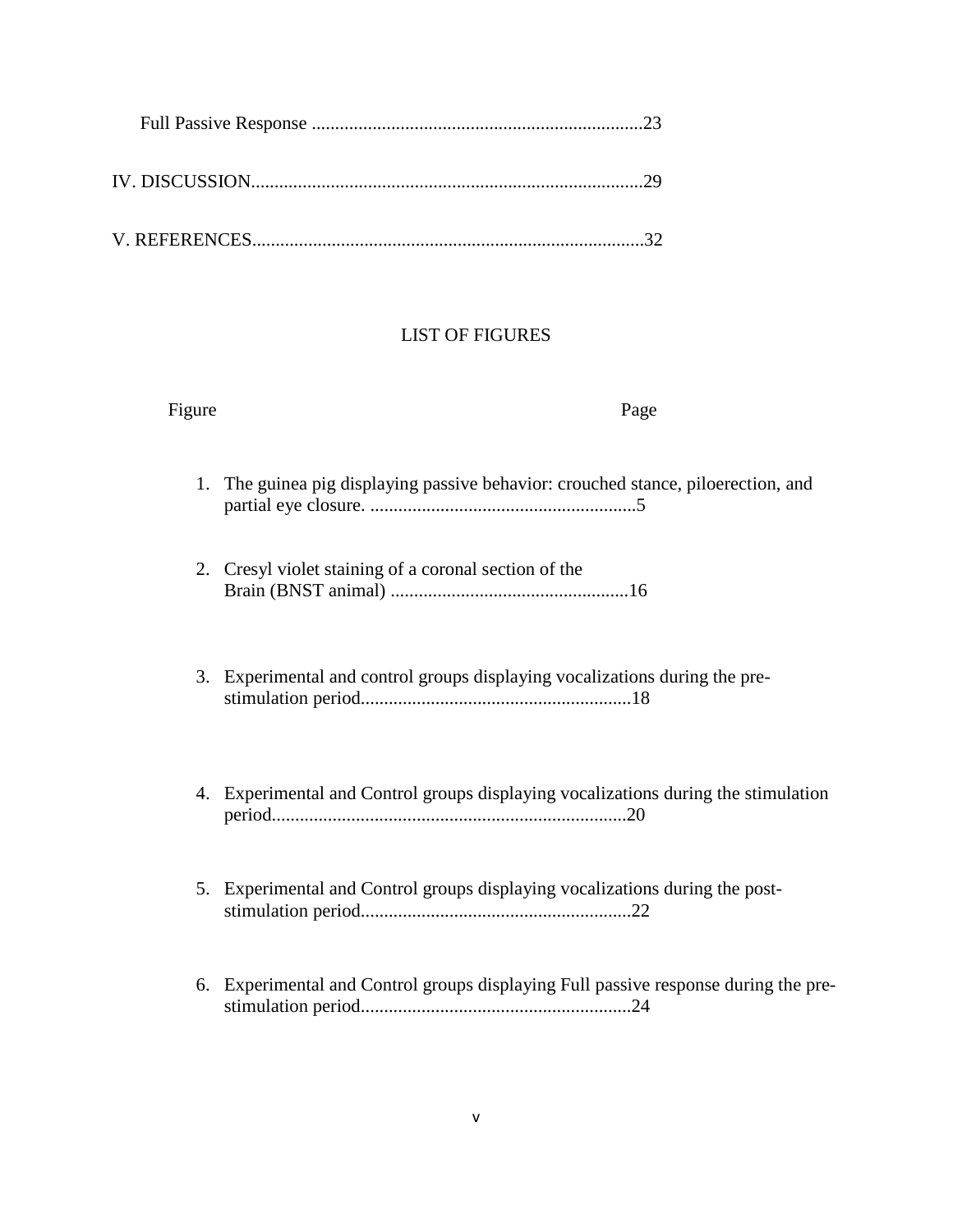- 7. Experimental and Control groups displaying full passive response during the stimulation period..........................................................26
- 8. Experimental and Control groups displaying full passive response during the poststimulation period.........................................................28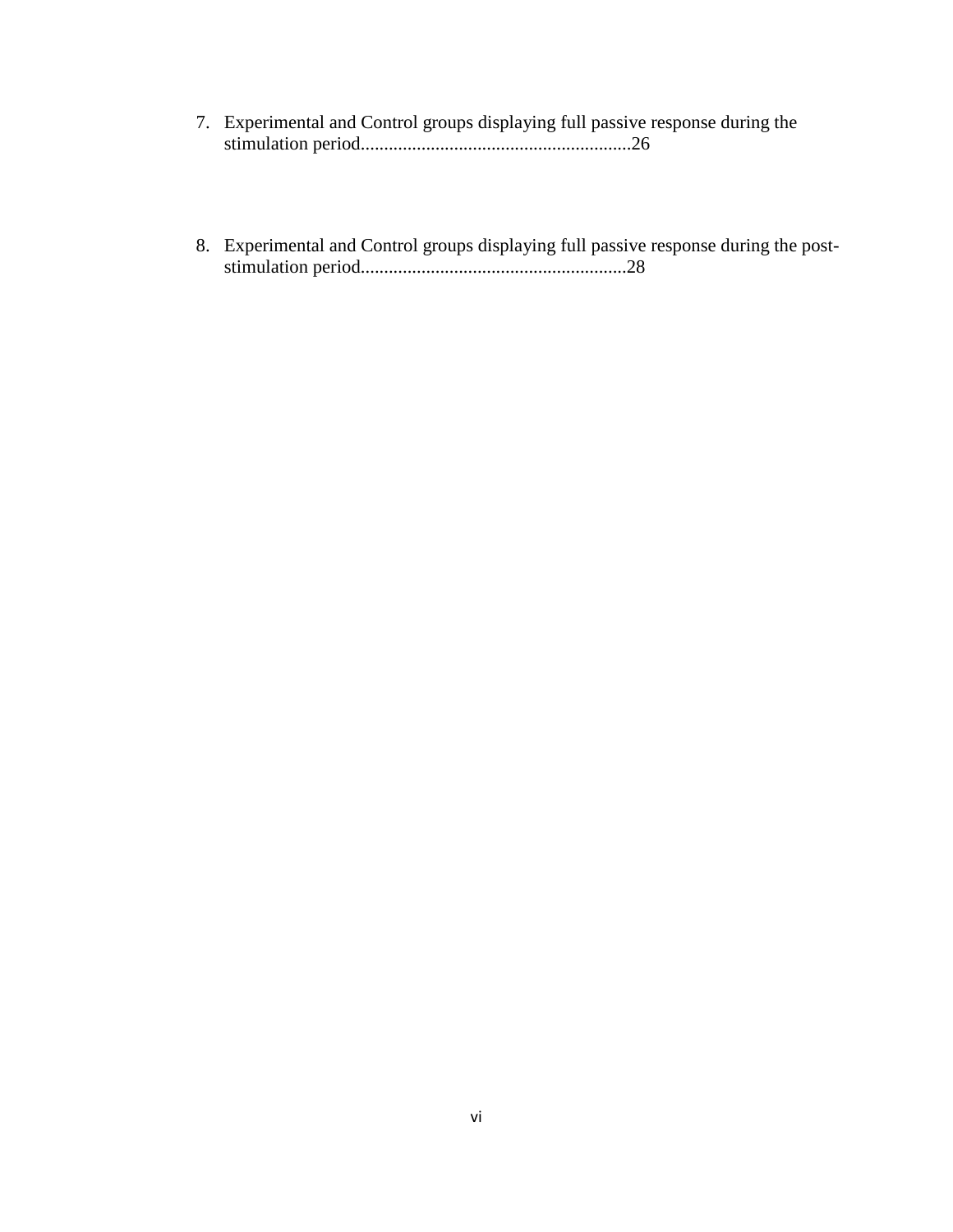#### *I. Introduction*

#### *Relation of Maternal Separation to Depression*

Major depression is the leading cause of disability between the ages of 14 to 44 in the U.S. and Canada (Landers, 2007), affecting about nineteen million Americans. About 10 to 25% of women and 5 to 12 % of men will become clinically depressed sometime during their lives (Prentiss, 2011). Depressive symptoms are frequent causes of emotional and physical suffering that leads to a decrease in quality of life (Berkman et al., 1986); therefore, it is important to expand our understanding of the neural and behavioral mechanisms of depression. It is also important to study possible contributing factors throughout development that influence neuronal systems leading to depression. Clinical studies suggest that both genetic and environmental factors contribute to the risk for depression (Heim, Plotsky and Nemeroff, 2004).

A previous study estimated that 40-50% of the risk for developing depression is accounted for by genetic factors (Nestler, Barrot, DiLeone, Eisch, Gold, and Monteggia, 2002). However, genetic factors are only contributors and not the only cause for depression (Caspi and Moffit, 2006). For instance, a classic study revealed a functional polymorphism in the promoter region of the serotonin transporter (5-HT T) gene as a candidate, which moderates the influence of stressful life events on depression (Caspi et al., 2002). In their experimental study, individuals with one or two copies of the short 5-HT T allele exhibited more depressive symptoms than those individuals with two long alleles when exposed to environmental stress.

Studies have shown environmental factors including sexual, physical, and emotional maltreatment, as well as social isolation and parental loss can increase the risk for depression in adulthood (Heim, Plotsky and Nemeroff, 2004). Previous studies have suggested women who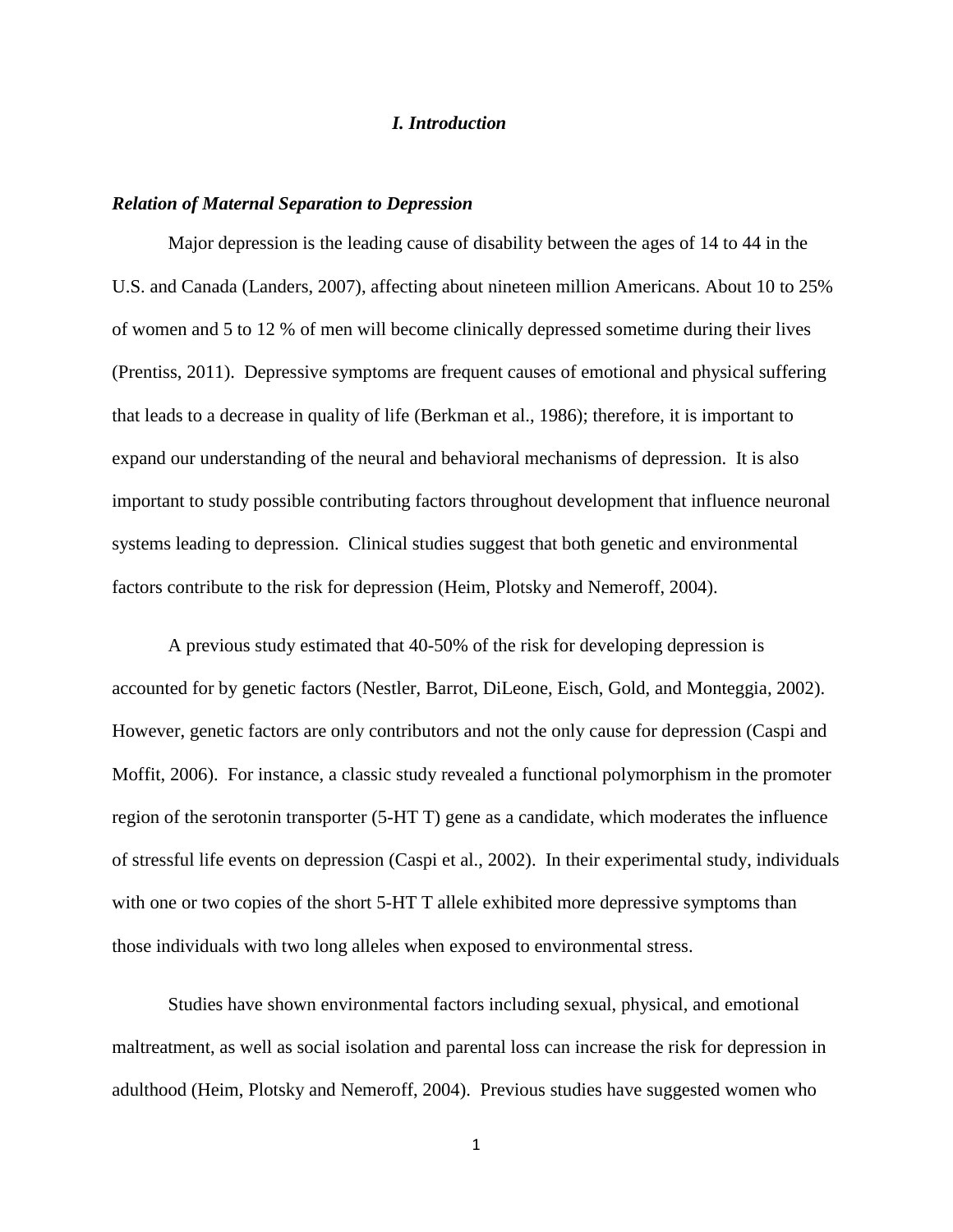have been abused in childhood are four times more likely to exhibit symptoms of major depression in adulthood than are those women who have not been abused (Mullen, Martin, Anderson, Romans, and Herbiosn, 1996). Another experimental study that examined about 2000 women with a history of childhood abuse found that this population attempted suicide in adulthood more often that those women without a history of childhood abuse (McCauley et al., 1997). The United States has the highest poverty rate among the wealthy nations (Belle Doucet, 2003), and depressive symptoms are very common among individuals with low incomes (Radloff, 1975). Poverty, inequality and discrimination are sources of depression among women in U.S. (Belle Doucet, 2003). Poor women more often experience stressful life events than those wealthier women. For example, in one study, about 83% of the depressed individuals were lowincome mothers who experienced physical or sexual abuse in their lifetime (Bassuke, Buckner, Perloff, and Bassuk, 1998).

It is hypothesized that early life stress may induce sensitization to stress, so that vulnerability to depression in adulthood is enhanced by continued stress (Kendler, Neale, Kessler, Health, and Eaves, 1992). Early life stress also can influence developing brain regions. Various stressors and emotional trauma may shape brain development, leading to altered emotional processing and sensitization to stress (Heim, Plotsky and Nemeroff, 2004). Prolonged maternal separation is a primary example of an early stressor that appears to affect brain development to lead to depression in adulthood (Gillespie and Nemeroff, 2007).

Spitz and Wolf (1946) and Robertson and Bowlby (1952) studied the behavioral changes caused by the stress of maternal separation. They specifically studied the influence of maternal separation in hospitalized quarantined children. They discovered that the infant's initial response to maternal separation was crying (separation calls) but this stage often was followed by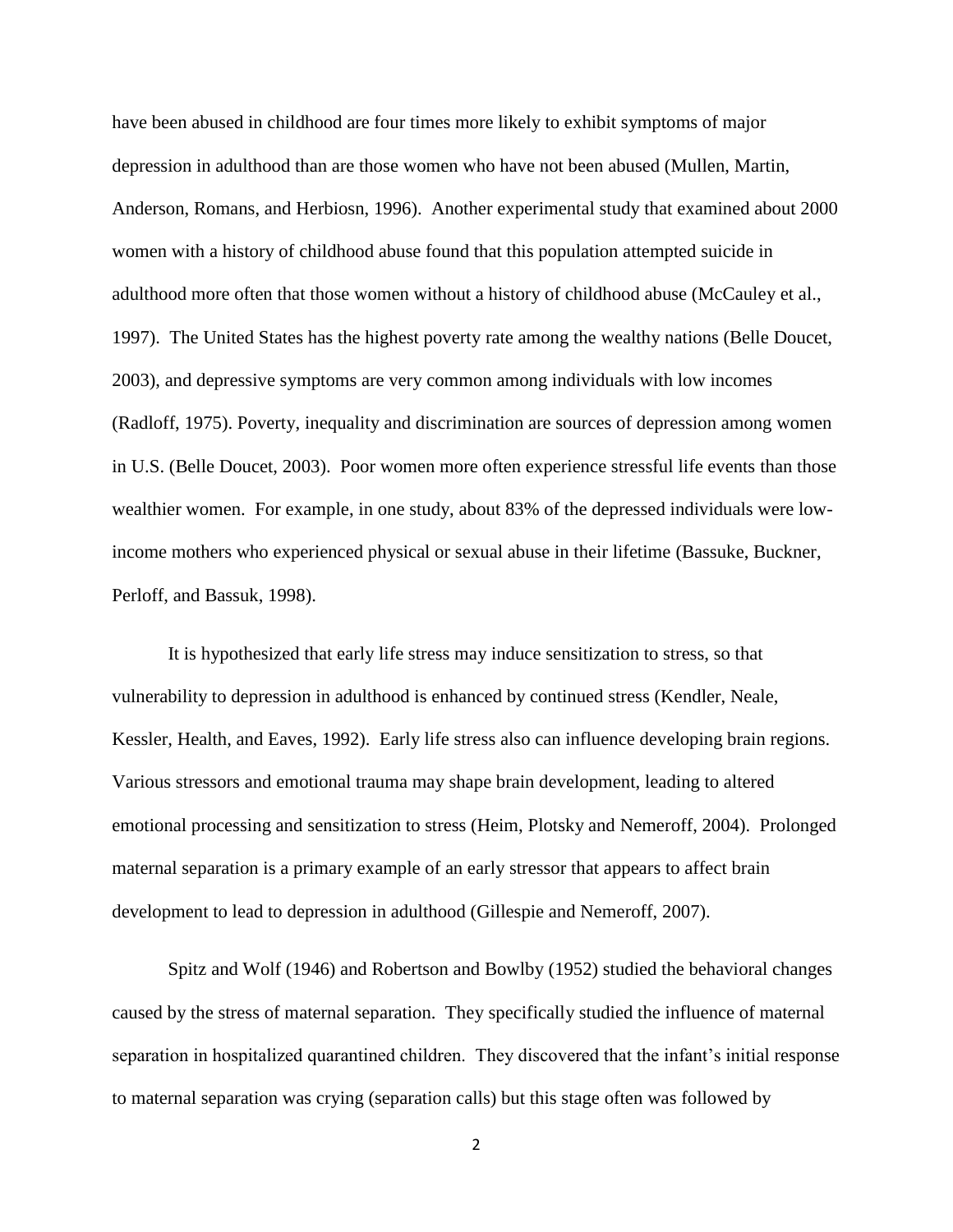withdrawal from the environment, loss of appetite, and an appearance suggesting the infant was depressed. Both studies characterized the initial response as the "protest" stage (crying) and the second response as the "despair" (depression) stage. Spitz introduced the term "anaclitic depression" to describe the second stage.

Separation calls, such as seen during protest, are the most common type of distress vocalization across mammalian species. Many studies use separation calls to study the underlying emotional dynamics of social isolation (e.g., MacLean, 1985). It is hypothesized that because separation calls reflect emotional activity of the brain, understanding this system will help to understand the nature of human psychopathologies (Panksepp, Normansell, Herman, Bishop, and Crepeau, 1988).

#### *Mechanisms of the initial active stage of separation*

One experimental technique used to evoke distress vocalizations in animals is electrical stimulation of the brain (ESB). Vocalizations have complex neural mechanisms. Motor neurons controlling separation vocalizations are located in various nuclei of the pons, medulla and spinal cord. This motor network needs input from the periaqueductal gray (PAG) of the midbrain to produce vocalizations. PAG input appears to convey emotional information. On the other hand, voluntary control of these vocalizations needs proper functioning of the forebrain (Jürgens 2002). Studies have confirmed that ESB of the PAG of the midbrain produces separation vocalizations in rat, guinea pig, bat, cat, squirrel monkey, rhesus monkey, gibbon and chimpanzee (Jürgens, 2002). Previous studies showed that lesions of the PAG lead to mutism in both animals and humans (Adametz and O'Leary, 1959).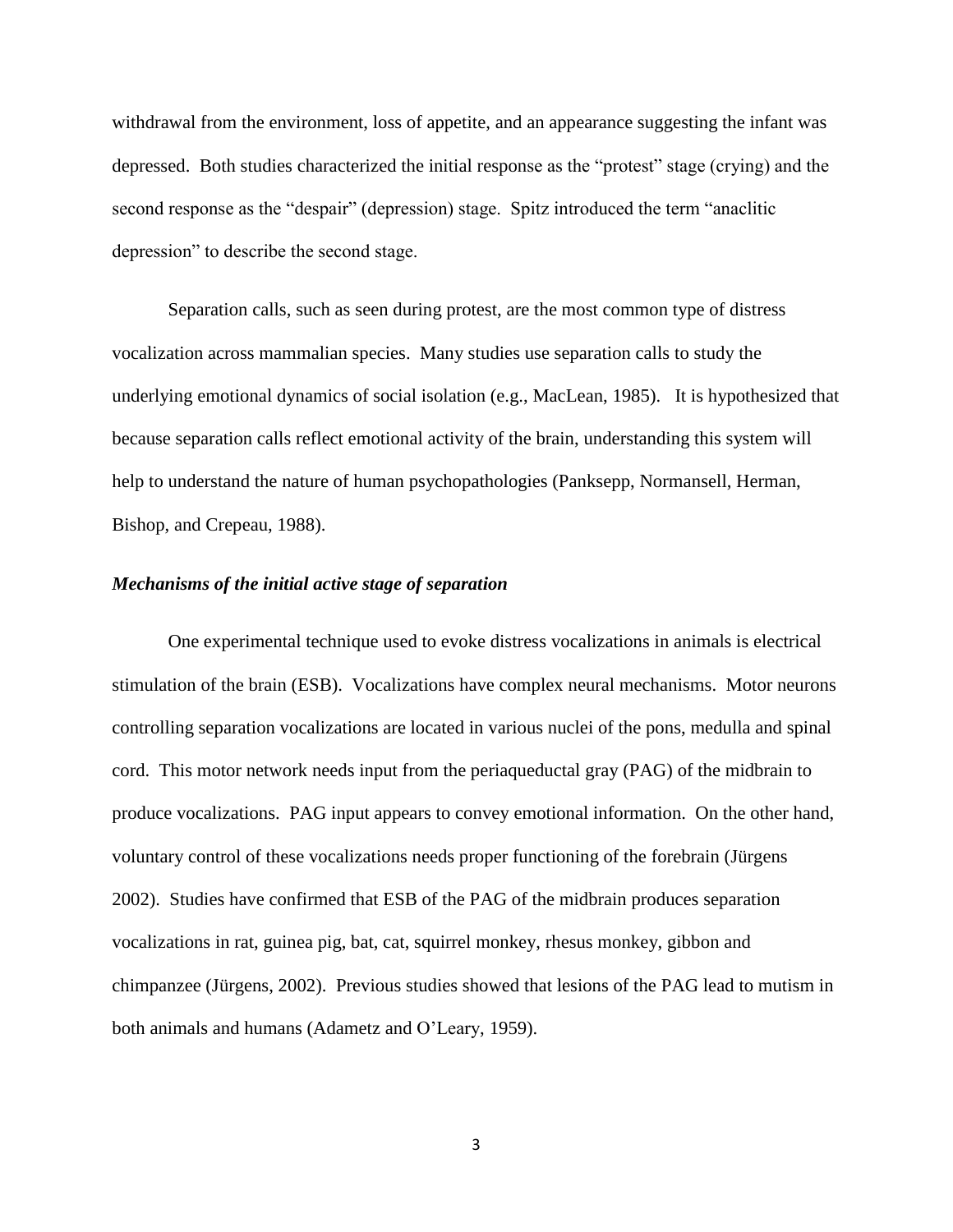Panksepp (1995) used electrical stimulation to map brain sites that produced vocalizations in the guinea pig. These brain areas included PAG, medial diencephalon and several basal nuclei such as the amygdala and the bed nucleus of stria terminalis (BNST) and nucleus accumbens. These brain sites include part of the limbic system, which is thought to enhance the generation of the emotions that mediate pro-social behaviors as well as separation distress vocalizations (Panksepp, 1995). Panksepp concludes these brain sites are major areas in a circuitry that he calls the PANIC system. Panksepp hypothesized this neural circuitry generates feeling of loneliness, grief and separation distress. He suggests that this circuit enhances these emotions as a result of separation and early life stress. He concludes that the PANIC system starts from the amygdala, hypothalamic area and BNST and runs down to dorsomedial thalamus and PAG. Of relevance here, the BNST has a high density of active distress vocalization sites and is a key component of the PANIC system.

#### *Mechanism of the passive stage of separation*

As Spitz and Wolf (1946) described in their study, infants will stop crying and enter a second stage of depressive like-behavior characterized by withdrawal from the environment following prolonged maternal separation. Infants of other species, including monkeys and guinea pigs show responses to separation that are reminiscent of responses in humans (Hennessy 2003; Kaufman and Rosenblum, 1967). Studies of guinea pigs may help reveal underlying mechanisms of the second stage. Guinea pigs separated from their mothers exhibit a biphasic active-passive reaction. The active and passive stages resemble the "protest" and "despair" stages seen in primates (Hennessy and Morris, 2005). The second passive stage includes a behavioral syndrome of eye closure, crouched stance and piloerection. The guinea pig is inactive and exhibits little apparent interest in its surroundings (Fig. 1).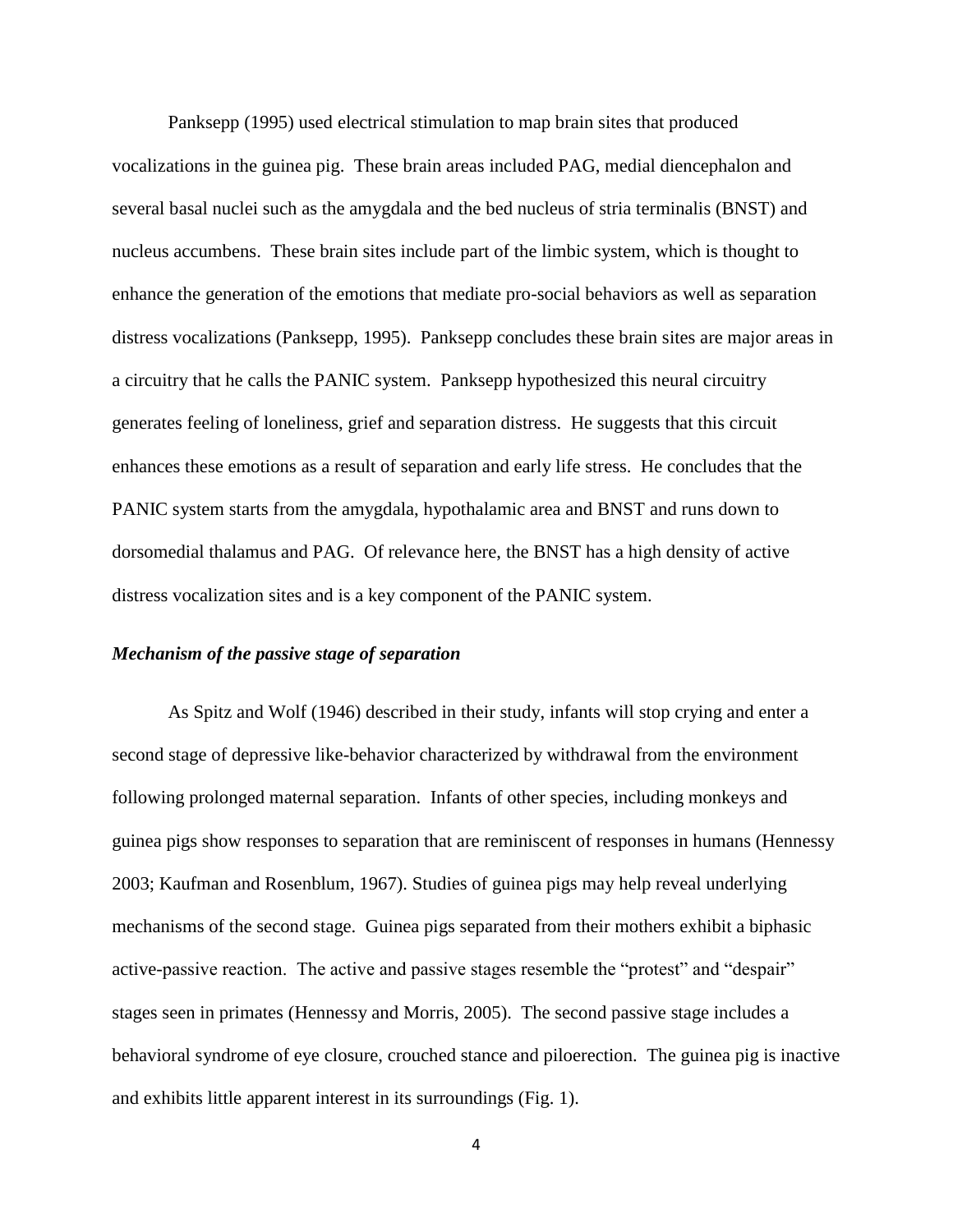

Figure 1: The guinea pig displaying passive behavior: crouched stance, piloerection, and partial eye closure.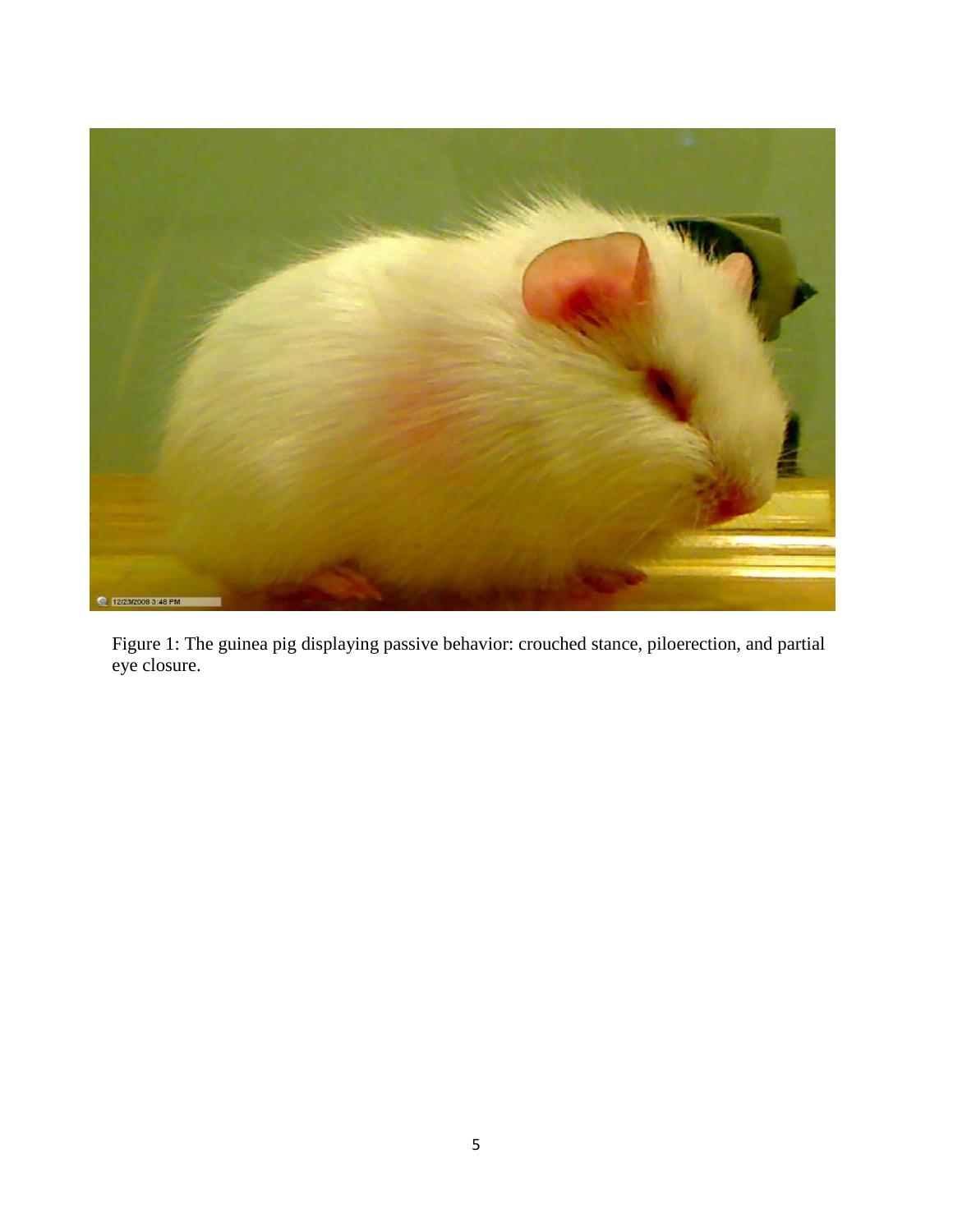Evidence indicates that the passive stage in the guinea pig is mediated by the immune system as part of the acute phase response (APR). The APR is the body's reaction in response to infection or injury. Cells of the immune system release cytokines as the first line of defense against invading pathogens (Baumann and Gauldie, 1994). Well-known stimulators of the APR are pro-inflammatory cytokines such as: interleukin (IL)-1, IL-6, tumor necrosis factor-α (TNFα), interferon-γ (INF-γ), transforming growth factor β (TGF-β) and possibly IL-8 (Kushner 1993; Wigmore, Fearon, Maingay, and Lai, Ross, 1997).

Cytokines are produced and secreted by almost all immune cells of the body. Cytokines can be secreted in small amounts having localized effects or in large amounts in blood to have systemic effects. The liver has several cells that produce cytokines. When the liver has been damaged, the immune cells of the liver called Kupffer cells become activated and release cytokines allowing regeneration of the liver tissue. Along with the beneficial effects, excess production of cytokines can also be harmful by leading to scar tissue formation (Neuman, 2003). Cytokines released from the immune system can also communicate with the brain through the blood-brain barrier (Rothwell and Hopkins, 1995). When animals or humans are given cytokines intravenously, dramatic changes in behavior and brain function occur (Maes, Smith and Sciharpe, 1995; Maier and Watkins, 1998). Some physiological changes include: fever, increased slow-wave sleep, alterations in plasma ions, and increased levels of circulating white blood cells (leukocytosis); (Maier and Watkins, 1998). The behavioral changes include anorexia, adipsia (decreased drinking), loss of interest and pleasure in normal activities (anhedonia), social isolation, piloerection, hunched posture, eye closure and depressed mood (Maier and Watkins, 1998, Kent, Kelley, and Dantzer, 1992).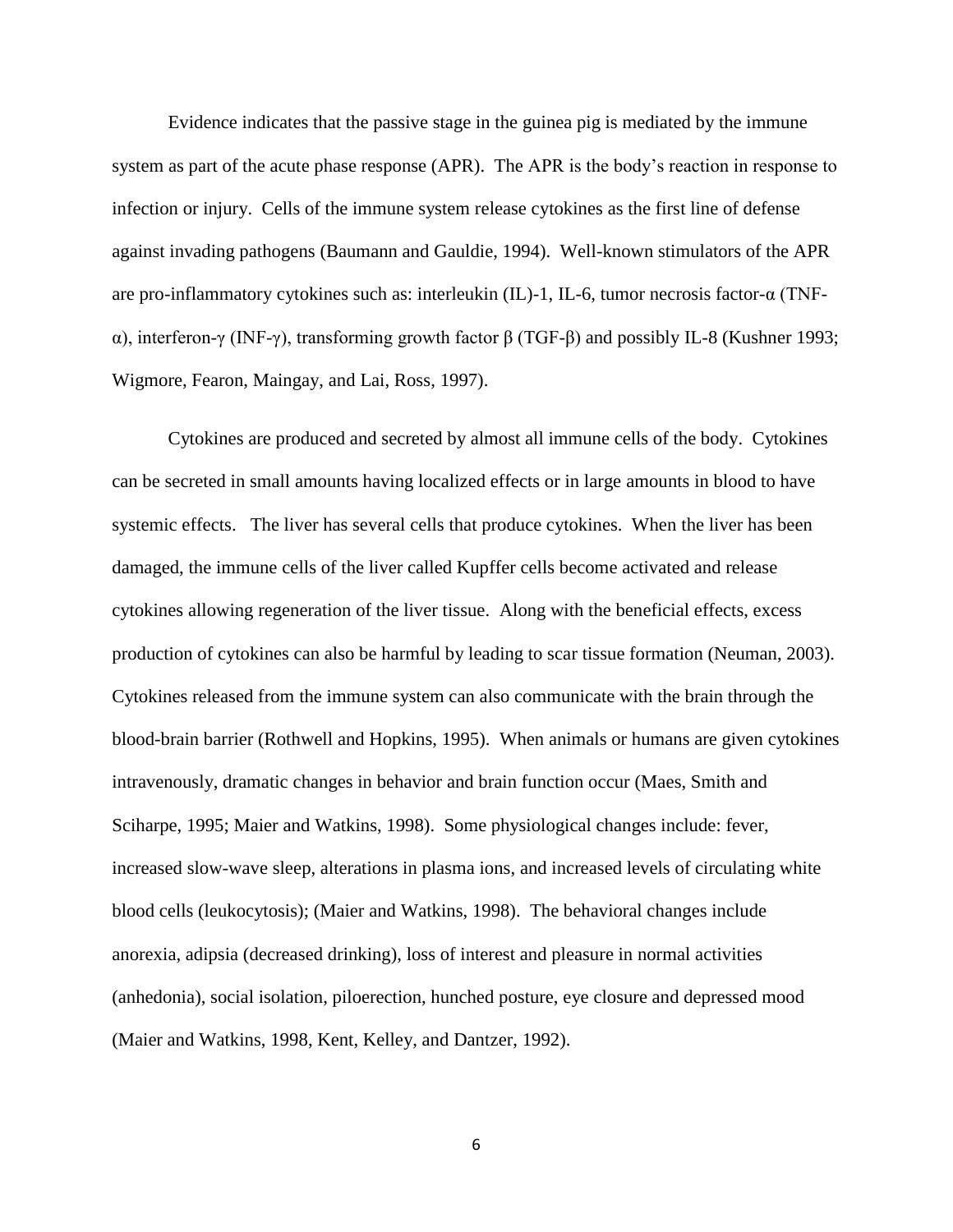However, evidence shows that pathogens activating the immune system are not the only way to produce increased cytokine activity. Exposure to stressors can also increase the cytokine activity in a similar manner. Studies with guinea pigs suggest that the stressor of maternal separation may increase pro-inflammatory signaling inducing behavioral changes (Hennessy, Deak, and Schiml-Webb, 2001). Lipopolysacchride (LPS), which is a product of the cell wall of gram-negative bacteria, is well-known to induce an APR. When a guinea pig is injected with LPS it exhibits a passive response like that seen during prolonged separation. Administration of compounds with anti-inflammatory effects [*α*-MSH, IL-10 and indomethacin, (a prostaglandin synthesis inhibitor)] significantly reduces the passive response in guinea pigs over a prolonged separation (Hennessy, Schiml-Webb, Miller, Maken, Bullinger and Deak 2007). Separation also induces physiological signs of an inflammatory response such as fever and increased expression of the pro-inflammatory cytokine TNF-α in the spleen of the guinea pig (Hennessy, Deak, Schiml-Webb, and Barnum, 2007).

The passive stage could also represent the result of activity of specific brain circuits. Panksepp (1995) introduced the FEAR system, which generates emotions that are characterized by rapid heartbeat, sweating and increased muscle tension. He indicates activation of this system produces a freezing response (immobility), which is similar to the passive response. Panksepp found that electrical stimulation of the lateral and central amygdala and anterior and medial hypothalamus and PAG area of the midbrain projecting into the autonomic component of the brainstem will lead to expression of fearful behavior.

 Panksepp's findings regarding the FEAR system and underlying brain sites are similar to those of earlier studies describing neurocircuitry of fear in the rat. Davis (1992) notes stimulation of the amygdala will induce a freezing response (immobility), therefore highlighting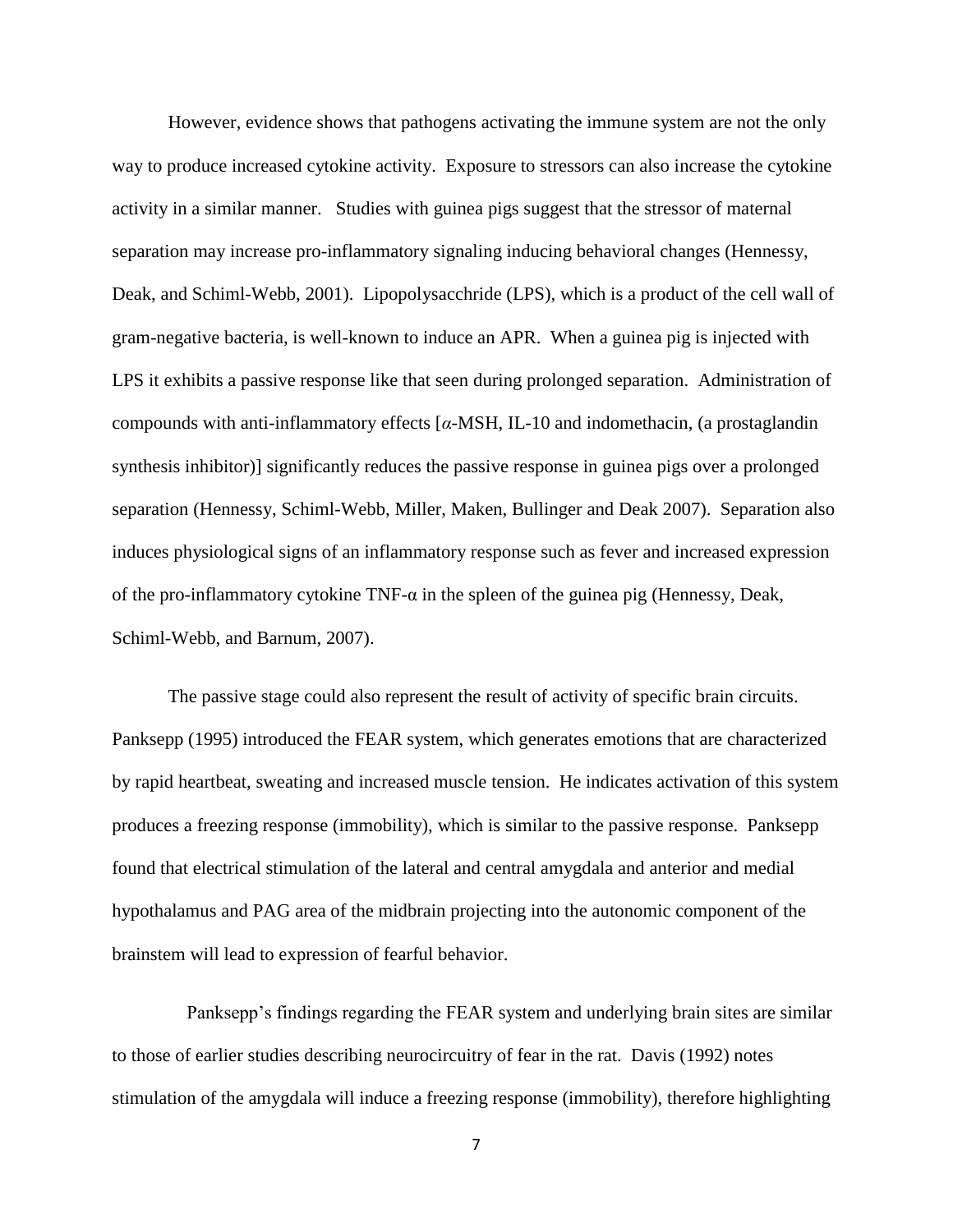the importance of the amygdala in development of fearful behavior. There are several connections between the amygdala, BNST and other brain structures involved in fear. Previous experiments suggest the central nucleus of the amygdala has direct projections to hypothalamic and brainstem areas that are involved in fearful behavior (Gray, 1993). Also there are direct projections from the central nucleus of the amygdala to the lateral hypothalamus activating the sympathetic autonomic nervous system during the fearful situation (Shiosaka et al., 1980). Indirect projections of BNST and preoptic area (which also receives input from the amygdala) to the paraventicular nucleus of the hypothalamus may also mediate fearful behavior (Sawchenko and Swanson, 1983).

#### *How does the second stage emerge?*

One of the first ideas of how the second stage emerges was in terms of Engel's (1962) "Conservation-Withdrawal" hypothesis. This hypothesis suggests that when individuals experience stressful life events, their first response is to use all their energy to combat the situation. But eventually they become exhausted and energy expenditure reaches a maximum. Individuals then feel less in control and unable to function in an accustomed manner. Therefore, they begin to hold the environment responsible for the stressful state and for their diminished capacity (feelings of helplessness and hopelessness); (Engel, 1967). Thus, they give up, become isolated from the environment, and conserve energy.

For example, during separation infants at first are active and cry to regain their mother, but eventually they become exhausted. At this point, they become inactive and withdraw from the environment. Engel (1962) suggests the first stage (crying) is a biological analog of anxiety and the second stage is an analog of depression-withdrawal. Menahem (1994) also considered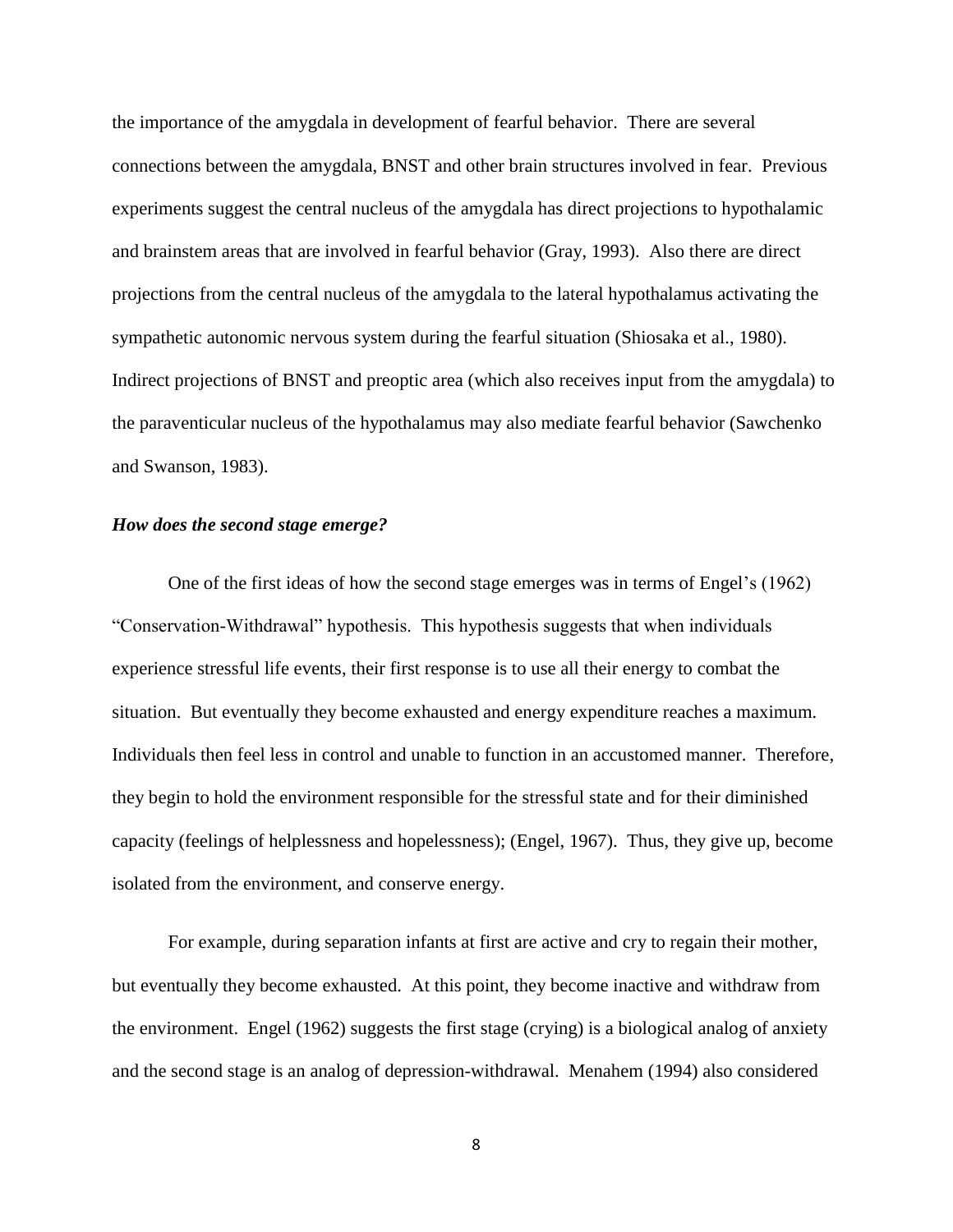conservation-withdrawal as a biological process. His study included four infants that did not receive enough nutrients from their mothers. The infants' initial reaction was crying in effort to regain their mothers. Later infants seemed to pass into a second stage conserving their energy and biologically adapting to their mothers' inability to provide breast feeding. This study matches Engel's conservation-withdrawal theory well; in both cases infants protest (cry) in an effort to gain emotional and nutritional needs. When energy is exhausted infants stop crying, become inactive and withdraw from the environment.

Another idea of how the second stage might emerge derives from the hypothesized proinflammatory mechanism. The second stage of separation is thought to be due to increased proinflammatory activity; therefore, it may just take some time for the pro-inflammatory activity to reach a level sufficient to influence behavior (Hennessy, Deak and Schiml-Webb, 2001). One possible mechanism by which stress might initiate a pro-inflammatory response is by release of corticotropin-releasing factor (CRF). CRF is a stress hormone that can stimulate inflammation and affect behavior during separation. Subcutaneous injection of CRF in the guinea pig has been shown to suppress the active response (vocalizing and locomotor activity) and increase the passive response (Becker and Hennessy, 1993). It is hypothesized that CRF secreted during separation inhibits the active phase (Hennessy, Deak and Schiml-Webb, 2001). It appears that pro-inflammatory activity and CRF might work together to bring on the second behavioral stage of separation. A study by Gillespie and Nemeroff (2005) found elevated concentrations of CRF in the cerebrospinal fluid of several depressed individuals.

Another possible way the passive stage might emerge is based on Panksepp's idea of the two neural circuitries in the brain (the PANIC and FEAR systems). Isolation from close social figures and loss of emotional support often leads to depression. When animals are separated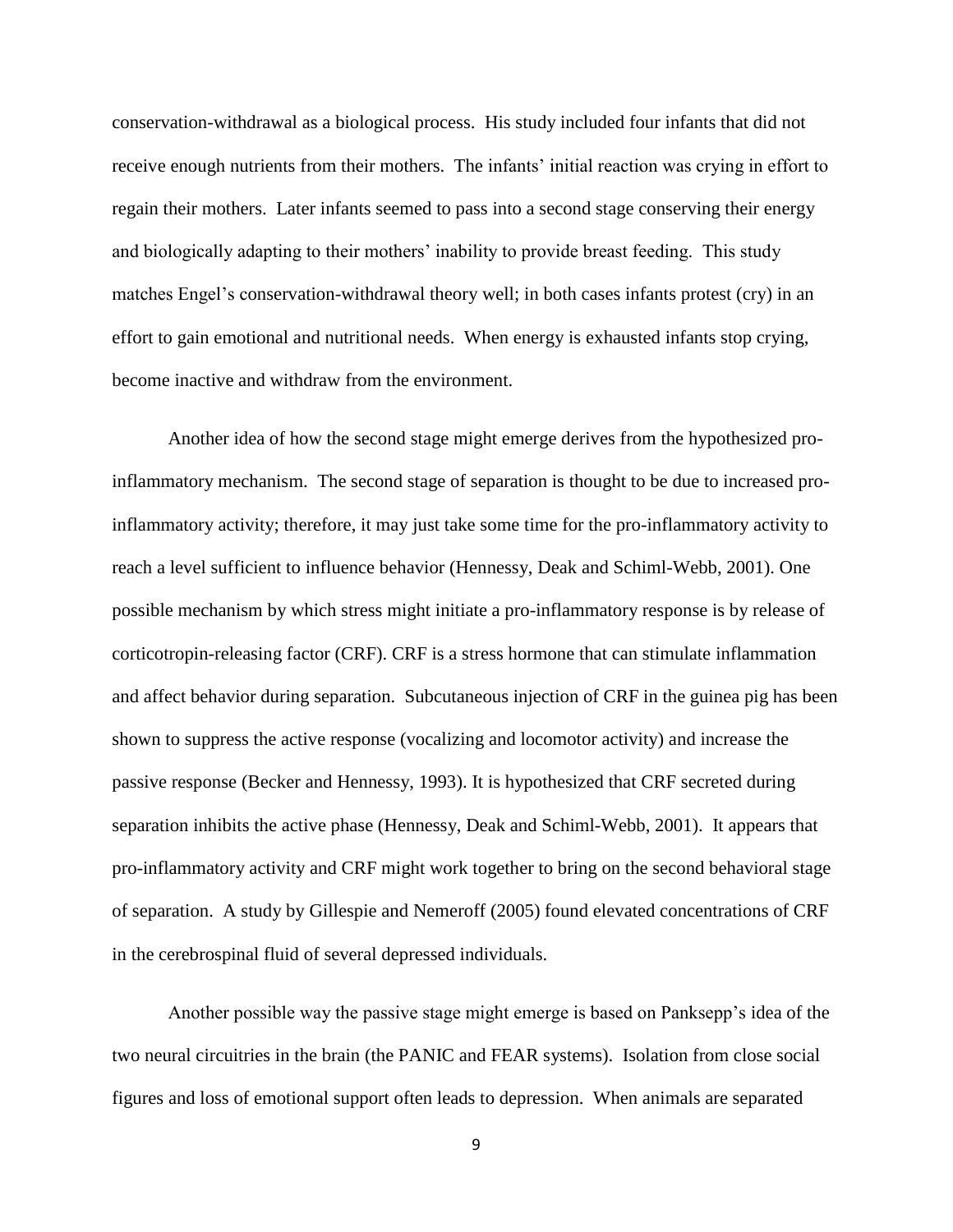from their mothers, they react by producing distress vocalizations. Thus, activating the brain areas underlying distress vocalizations (PANIC system) might lead to depression. Furthermore, there is an overlap between the brain areas underlying the PANIC and FEAR system described by Panksepp. Therefore, it is possible that prolonged activation of the PANIC system might also ultimately result in activation of the FEAR system to produce the passive depressive stage (Panksepp and Watt, 2011). In sum, continued activity of the PANIC system is thought to produce depressive-like behavior, perhaps through effects on the FEAR system.

#### *Hypothesis*

The purpose of this study was to test Panksepp's idea that overstimulation of the PANIC system produces depressive-like behavior. Our experiment used electrical stimulation of the brain (ESB) to daily stimulate a region of the PANIC system known to produce vocalization in guinea pigs. Stimulation was applied for 30 min for several daily sessions. Interspersed were probe days in which no stimulation occurred during the 30 min. Using this method we repeatedly stimulated the PANIC system, measured vocalizing, and recorded the passive response shown before and after stimulation and during probe days.

As described earlier by Panksepp, the BNST is a brain site with a high density of active distress vocalization sites and also a key component of the PANIC system. Therefore we chose the BNST as the area for applying ESB. Studies suggest the BNST receives stressor input from other regions of the brain, integrates this information, and regulates stress and reward systems (Egli and Winder, 2003). Other work suggests the BNST, basolateral nucleus of the amygdala (BLA), and central nucleus of the amygdala (CeA) are the key players for regulating fear and anxiety disorders (Radke, 2009). The CeA and BNST receive projections from the BLA and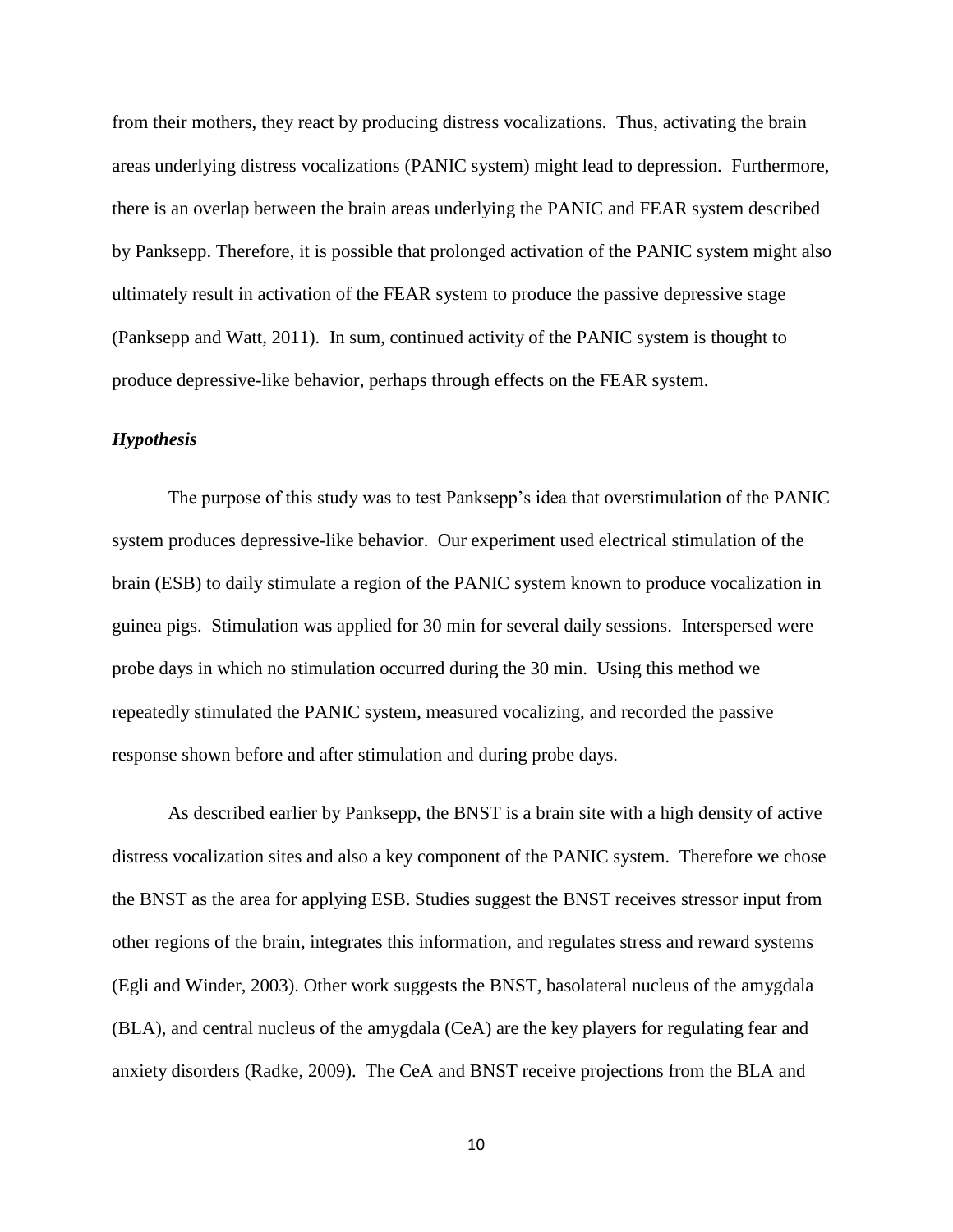project to brainstem regions leading to fearful behavior. These findings emphasize the importance of BNST as a site involved in producing distress vocalizations, and potentially producing depressive-like behavior.

We used female guinea pigs for our experiment because the rate of depression is higher in women than in men. This study was to specifically test how the active stage (vocalization) transitions into the passive stage. We predicted that there would be more passive behavior before and after stimulation and during the probe days in animals receiving ESB of the BNST. This study was also the first to examine effects of repeated daily stimulation of an area mediating vocalizing in awake guinea pigs.

#### *II. Methods*

#### **Subjects**

Female guinea pigs (*Cavia porcellus*) arrived in laboratory when they were 34 days old. Animals were housed in pairs in opaque plastic cages with wire fronts and sawdust bedding. Water and food were provided *ad libitum*. Lights were maintained on a 12:12 light: dark cycle; lights were on at 0700 hr. The testing and colony rooms were maintained between 65 and 75° F. Cages were changed twice per week. The Wright State University Laboratory Animal Care and Use Committee approved all procedures. Following arrival, guinea pigs were maintained in the colony room, being removed only for electrode implantation surgery, behavioral testing, and brief routine colony management procedures (such as weighing of animals). Guinea pigs were assigned to one of three separate groups: the BNST group (n=12), the cortical control group  $(n=8)$ , and the non-operated control group  $(n=11)$ .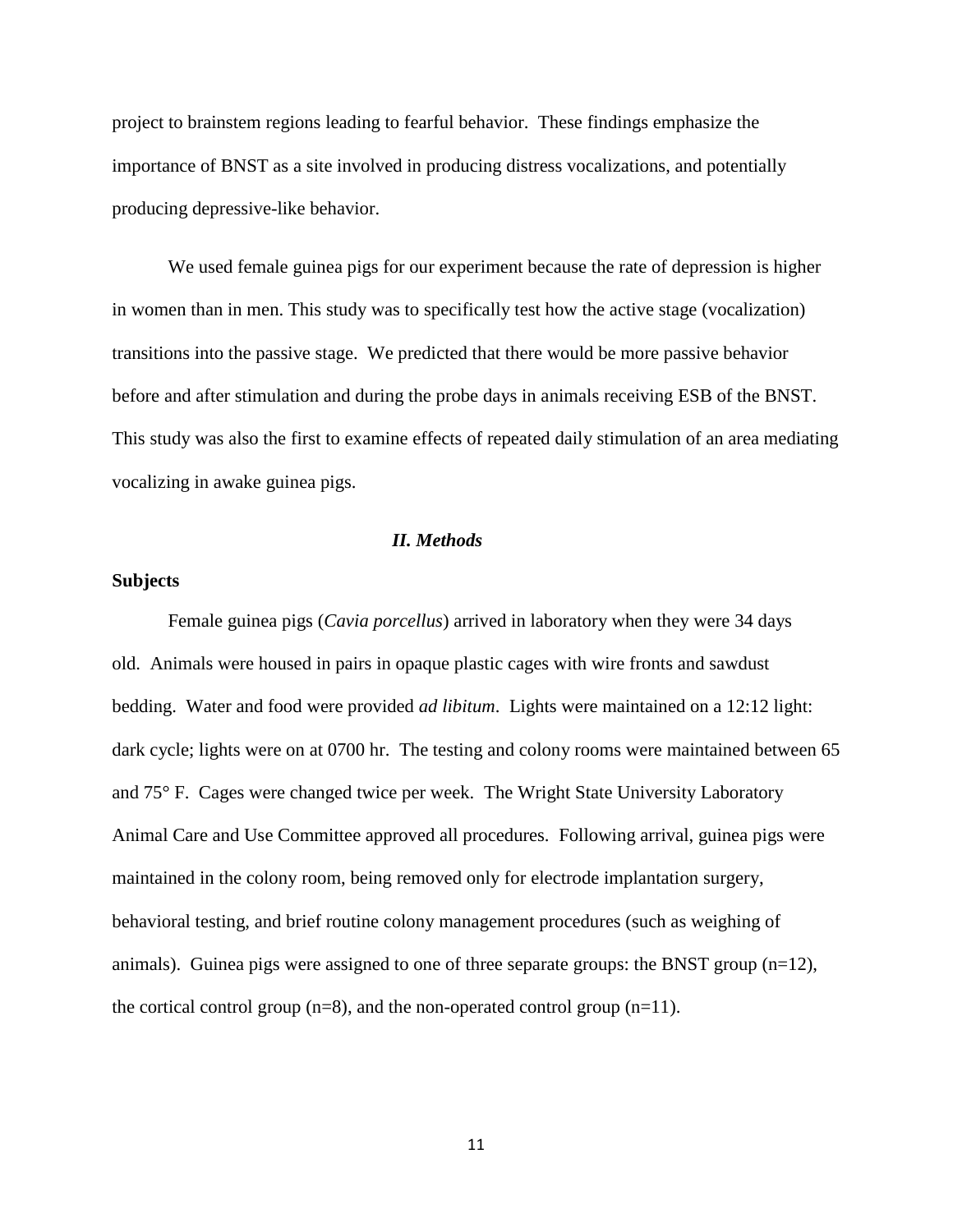#### **Surgery**

Between 38-39 days of age, each guinea pig in both the BNST and cortical control groups underwent surgery for electrode implantation. Each animal was pretreated with atropine (0.05 mg/kg, IP) and anesthetized with isoflurane (3-5%) before being placed in a stereotaxic apparatus. Surgery was performed with the skull oriented level in the apparatus. The stereotaxic device was equipped with modified incisor bar/nose cone that delivered a constant dose of isoflurane throughout the surgery. A local anesthetic was administered to the scalp (0.1 ml 0.25% bupivicaine, SC) prior to incision.

The three channel electrode array consisted of two straight stainless steel wires insulated except for the 1.5 mm at the tip. These comprised the anterior and posterior electrodes, and a third flexible ground wire wrapped around a screw secured to the skull. This stainless steel metal screw was embedded in the calvaria adjacent to the hole drilled for the electrode and also served to anchor the cranioplastic cement that secured the electrode array to the skull. The electrodes were implanted using a sterotaxic device. For the BNST group, the electrode array was directed towards the anterior and posterior BNST. The coordinates (using the posterior electrode) were +2 mm anterior-posterior, +2 mm medial- lateral and -6.5 mm dorsal-ventral relative to bregma. For the stimulation control group (stimulation of parietal cortex) the coordinates were  $+2$  mm anterior-posterior, +5.5 mm medial-lateral and -1 mm dorsal-ventral. All surgical equipment was sterile prior to use. Throughout surgery, heart rate, and blood oxygen level were recorded.

After electrode implantation was complete, the incision was closed with absorbable suture. Animals were kept warm with a heating pad during recovery. Animals were given intraperitoneal injections of buprenorphine (0.015 mg/0.05ml) immediately after surgery and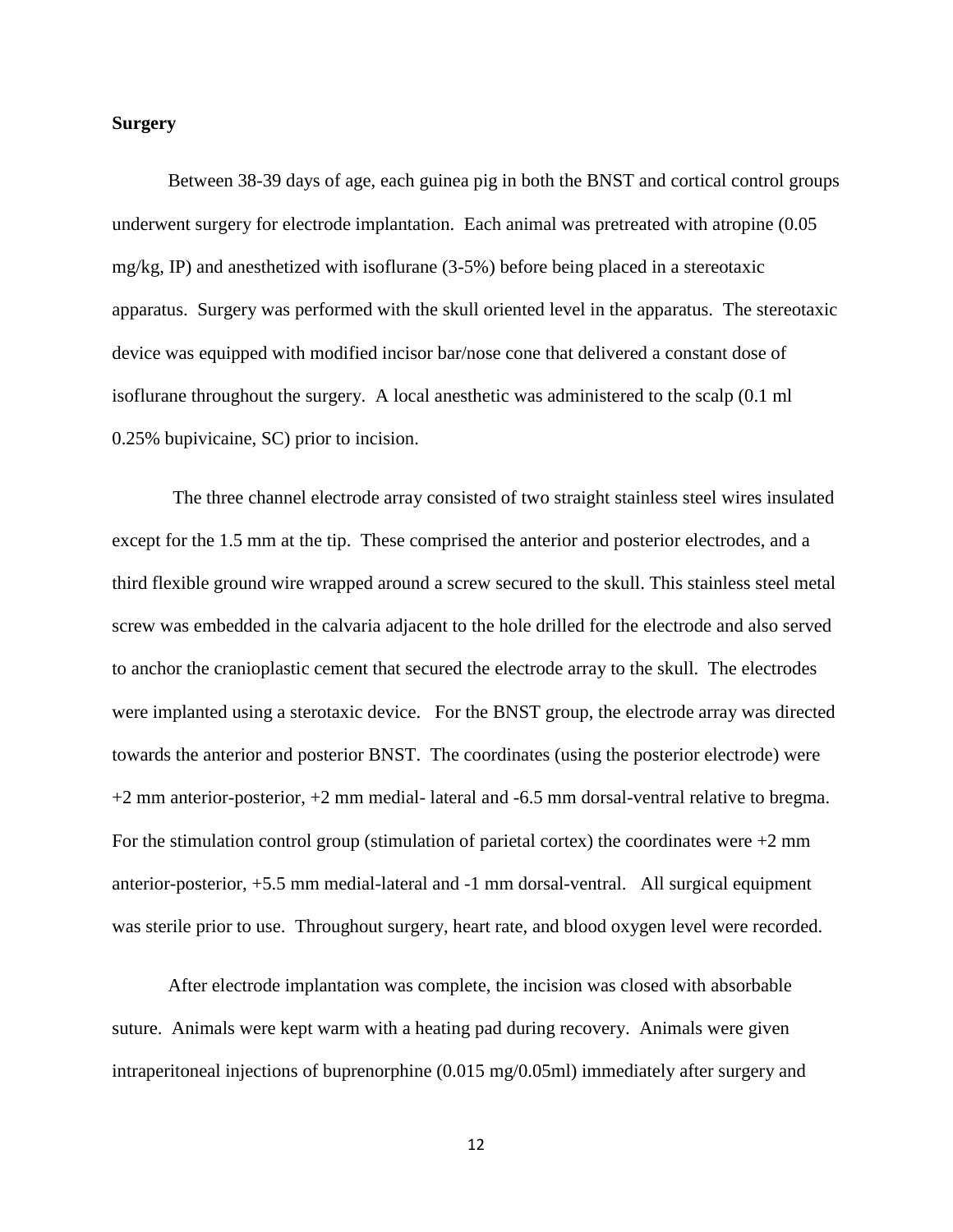again 12 hours later for pain management. Two to three days were allowed for recovery prior to threshold testing. Animals were weighed daily after surgery and electrodes were checked daily for stability.

#### *Threshold determination and testing procedure*

Guinea pigs were placed in a clean plastic cage in the testing room under full room lighting for a series of electrical stimulations. The embedded electrode array was connected by an insulated cable to the commutator centrally positioned above the testing chamber to allow for freedom of movement. The commutator was connected to a stimulus isolation unit, which was connected to the output of a stimulator. A 10-s train of 0.1 ms electrical pulses was delivered at increasing intensities to help identify the optimal current level for further testing. The levels of stimulation were applied in an ascending order beginning at 200 µA to a maximum of 700 µA (in increments of 100  $\mu$ A) and each current was applied once. After 10 s of stimulation each animal was allowed 2 min to recover before the next stimulus was applied. During the 2 min recovery, the number of vocalizations was recorded.

For the purpose of this study, threshold was defined as the current level at which clear stimulus-bound vocalizations were observed without any abnormal behavior (e.g. distinct involuntary movement, aberrant motor responses). When such vocalizations were observed, stimulation for threshold testing was terminated. Level of the threshold and the number of vocalizations helped determine the current level for behavioral testing. If at threshold an animal emitted fewer than 150 vocalizations, then the testing intensity was set to 100  $\mu$ A above threshold. Otherwise the threshold value was used for testing. The levels of stimulation for animals in the cortical control group were chosen to match those for the BNST group. Both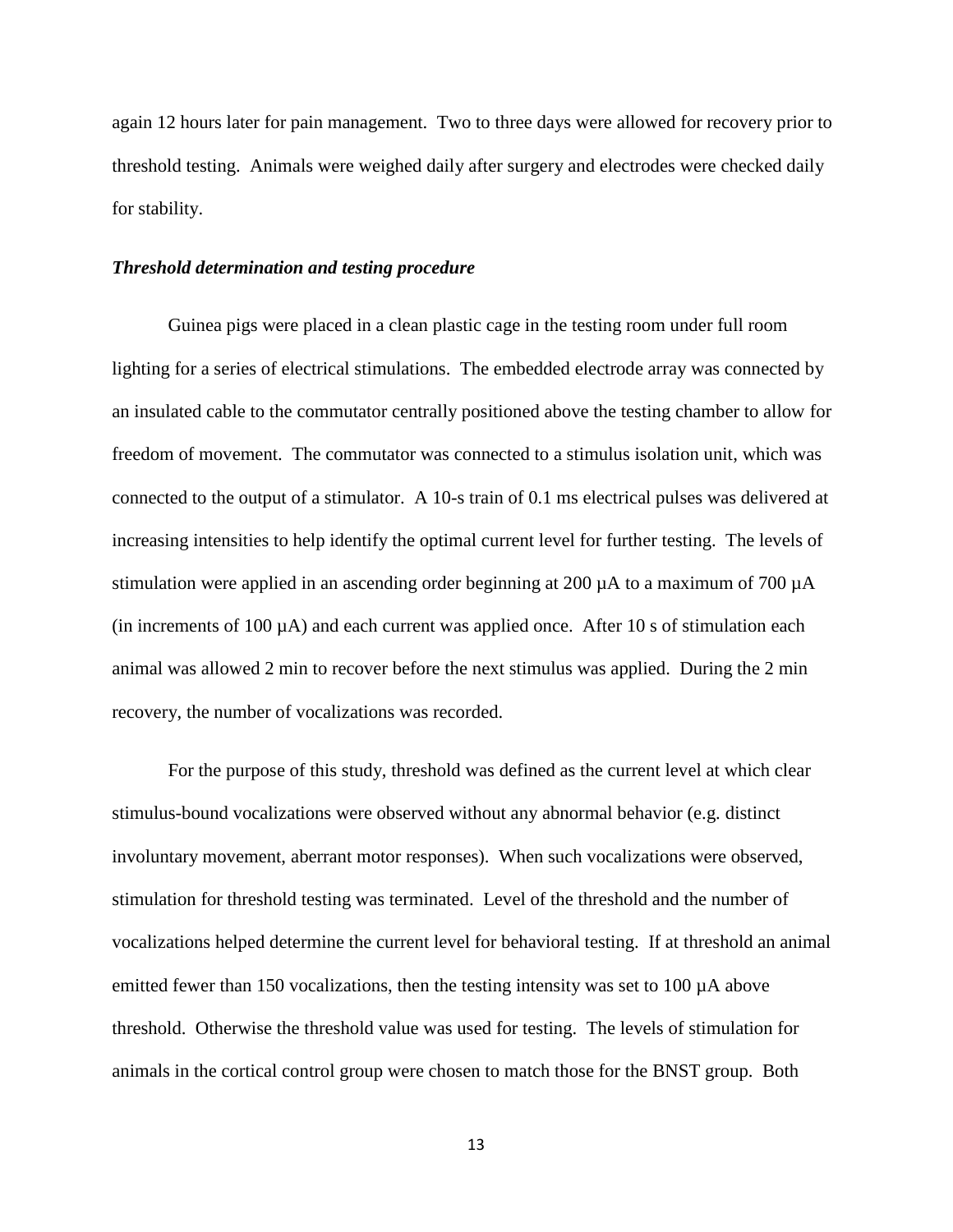electrodes (anterior and posterior) were tested, and the electrode that yielded the clearest vocalization behavior was chosen.

Beginning 1 to 2 days after threshold determination, when animals were 43-47 days old, they were tested for 10 consecutive daily trials. On testing day 1, animals were quietly carried in a transport cage from the colony room to the testing room and placed in a Plexiglas chamber 9" W x 11" L x 11" D. This chamber had distinctive patterns made by black electrical tape on the outside of 3 walls, with the fourth wall remaining clear for observation. After remaining undisturbed for 5 min, the animals in the BNST and cortical control groups underwent a series of stimulations for 30 min (current was applied for 10 sec at 2 min intervals). This electrical stimulation took place during trials 1-4 and 6-9. Trials 5 and 10 were the probe days in which no stimulation occurred during the 30 min. After 30 min, each animal was returned alone to the home cage for 15 minutes of behavioral observation. All testing occurred between 9am and 3pm.

#### *Scoring behavior*

During the testing procedure, a trained observer recorded the total number of high and low whistle vocalizations (Berryman, 1976). Vocalizations were scored with a hand-held counter. The observer also scored passive behavior: the characteristic crouched posture in which the feet are tucked beneath the body, complete or near complete closure of one or both eyes, and extensive piloerection (over half of the body). The measure employed was the number of 1-min intervals in which the guinea pigs simultaneously exhibited all three passive behaviors (designated "full passive" response). Because single instances of crouch, eye-close, and piloerection typically occur over an extended period of time, these behaviors were scored with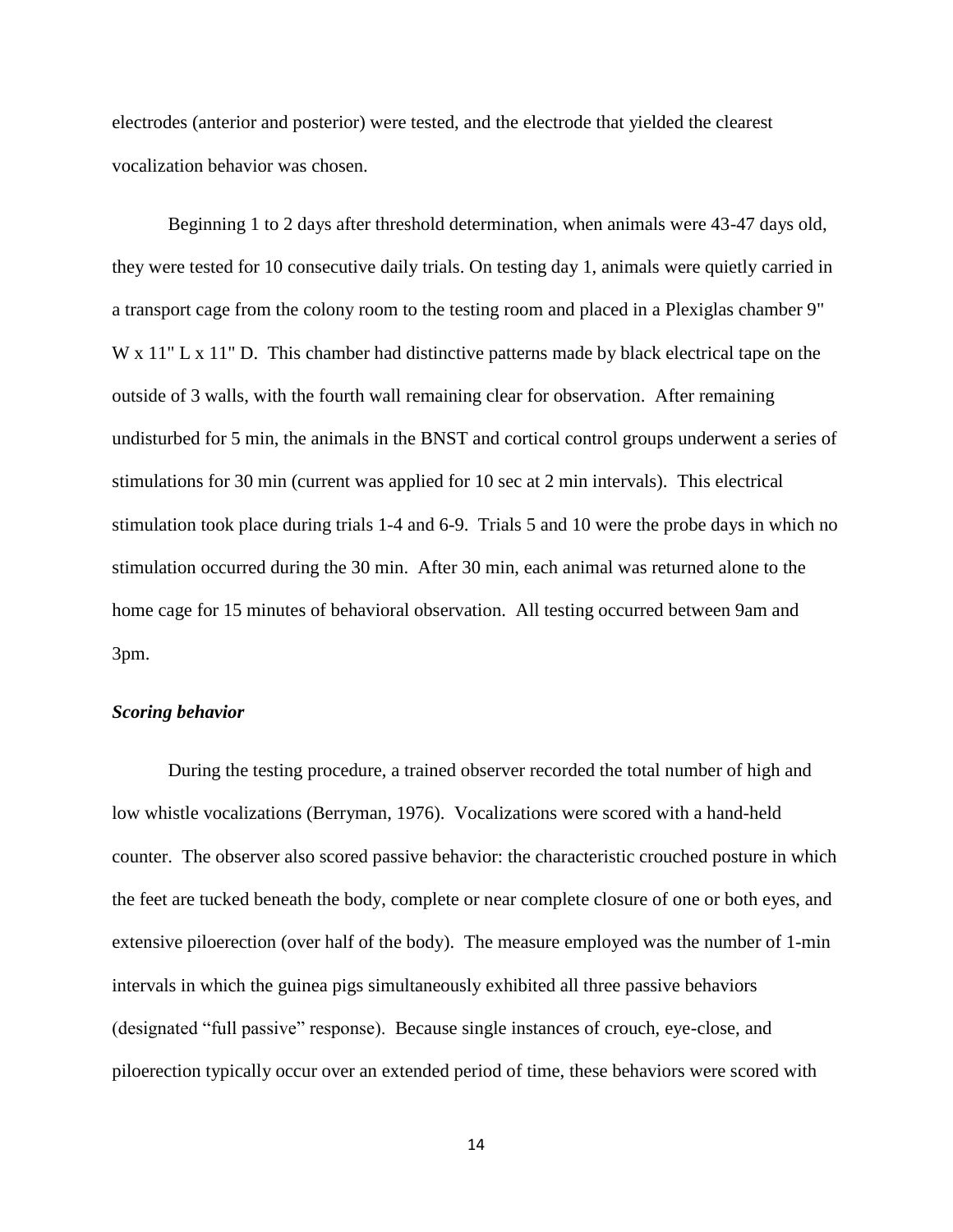one-zero sampling as in previous studies (e.g. Schiml-Webb, Deak, Greenlee, Maken, and Hennessy, 2006). The passive behavior was scored with pencil and previously prepared scoring sheets. Behaviors were observed and scored during the 5 min prior to stimulation, the 30 min stimulation or probe period and the 15 min following return to the home-cage. The testing chamber was cleaned with detergent prior to each use.

#### *Histology*

At the conclusion of the  $10<sup>th</sup>$  day of behavioral testing, the animals in the BNST and cortical control group were overdosed with 3-5 ml of Euthosol (subcutaneous). A 10 sec pulse of 1200-1300 µA was used to mark the stimulation site. Guinea pigs then were perfused intracardially with saline followed by 10% formalin. The brains were removed and stored in 10% formalin for 48 hours, then embedded in a 9% gelatin mold and stored in 10% formalin for at least 48 hours. This allowed the brain tissue to be fixed before sectioning on a freezing microtome. Every other 90 micron coronal section was collected through the target forebrain region and stained with cresyl violet. Prussian blue was used to confirm final electrode placement by staining the iron deposited at the electrode tip where the marking lesion was made.

Figure 2 illustrates an example of a stained slide (BNST animal) marking the final electrode placement that corresponds to the estimated coordinates for BNST.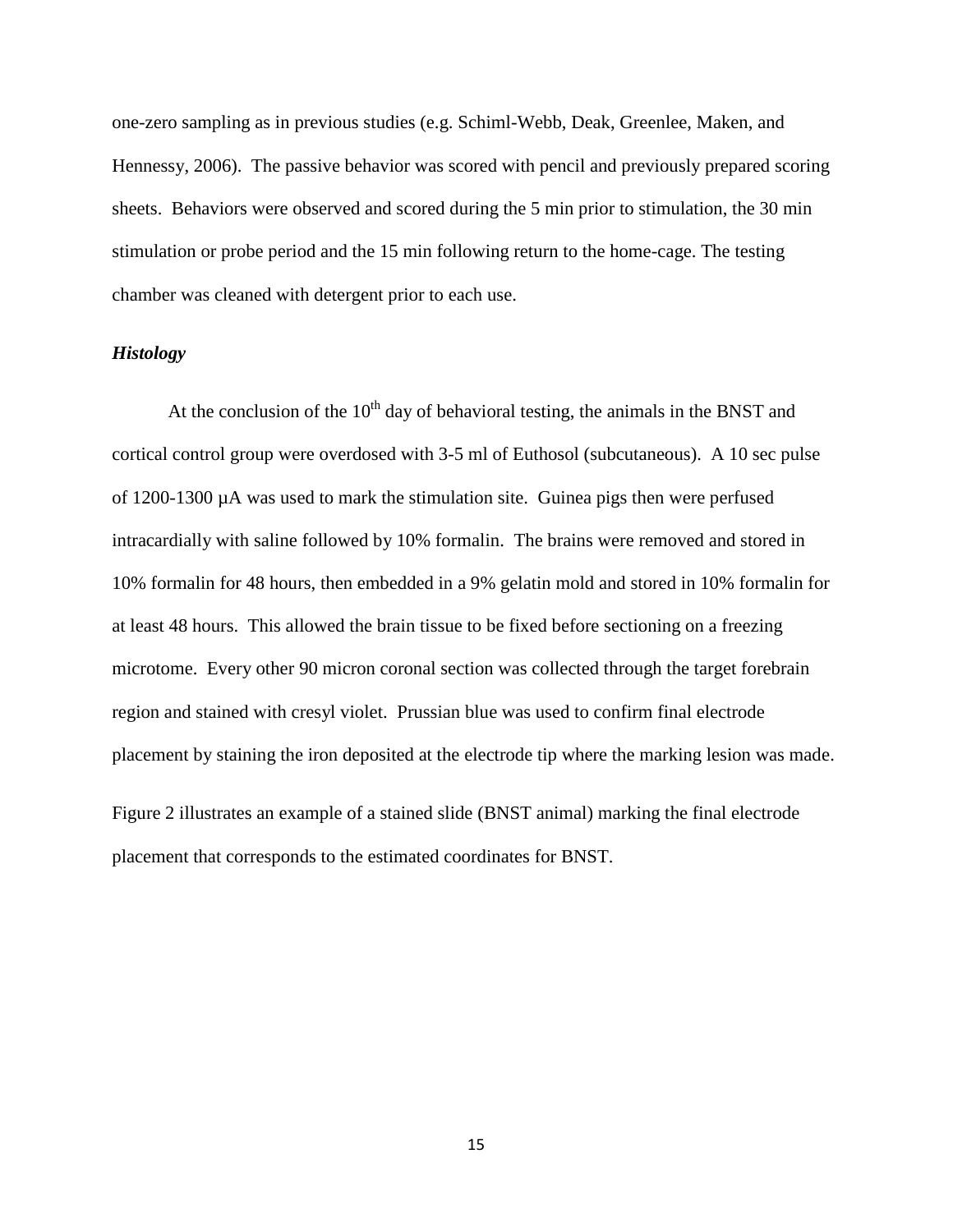

Figure 2: Cresyl violet staining of a coronal section of the brain (BNST animal).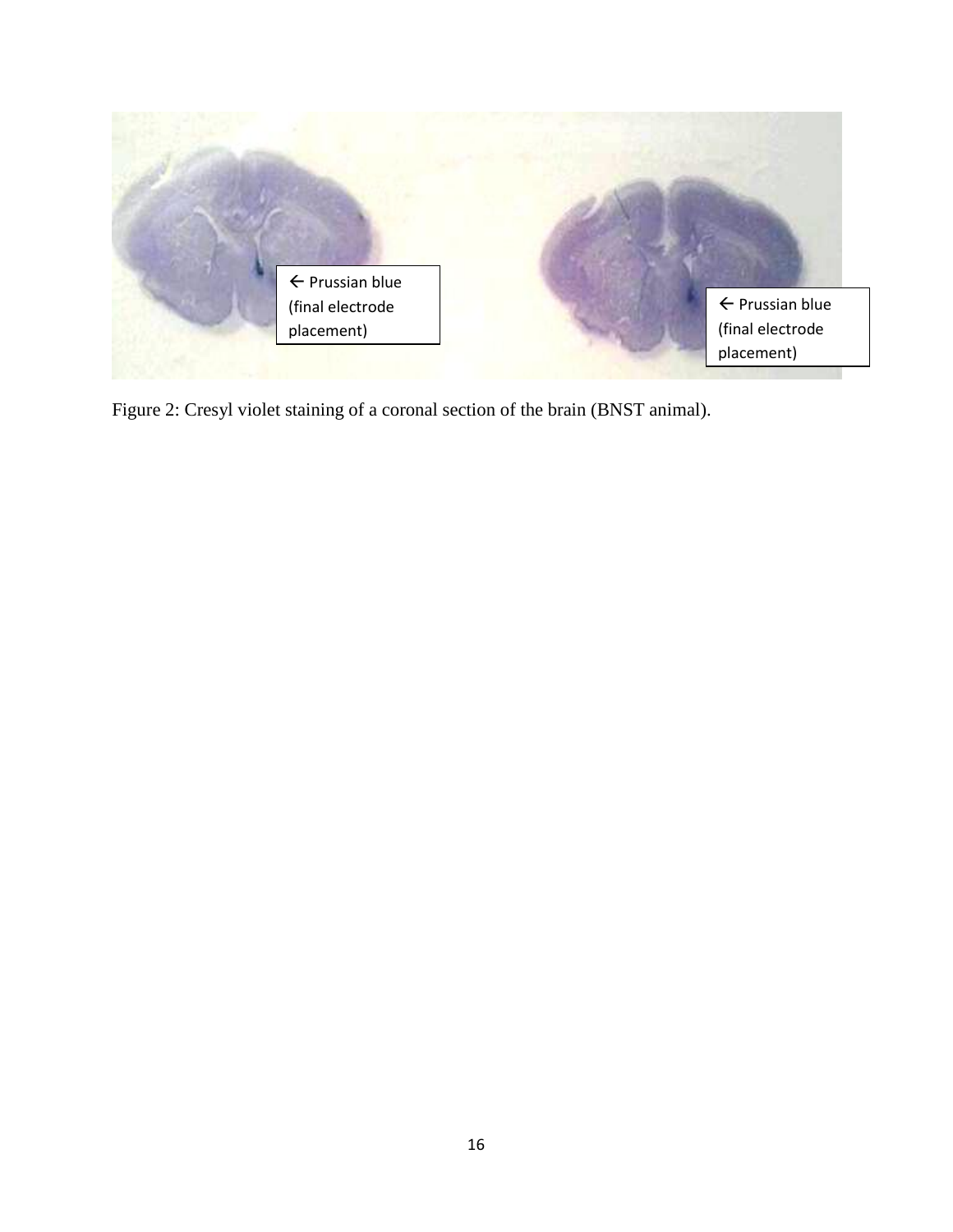#### *III. Results*

#### *Data Analysis*

In each test period analyzed, the total number of vocalizations and 1-min intervals in which animals exhibited the full passive response was recorded. Preliminary results showed that the cortical control group and non-operated group did not differ at any measure; therefore, data from the 2 groups were combined for further analysis. Because the data displayed a large number of zero scores and violated assumptions for parametric tests, the data were analyzed with non-parametric tests. For within group comparisons, Friedman tests and Wilcoxon matched pairs tests were used for multiple and paired comparisons respectively. Mann-Whitney U tests were used when the two separate groups were compared.

#### *Vocalizations*

During the pre-stimulation period, no differences in vocalizing were observed (Fig. 3). Mann-Whitney U tests indicated there was no significant difference in vocalizations between the two groups on any trial. Friedman's analysis of variance yielded no significant difference across the trials for either the experimental or control groups.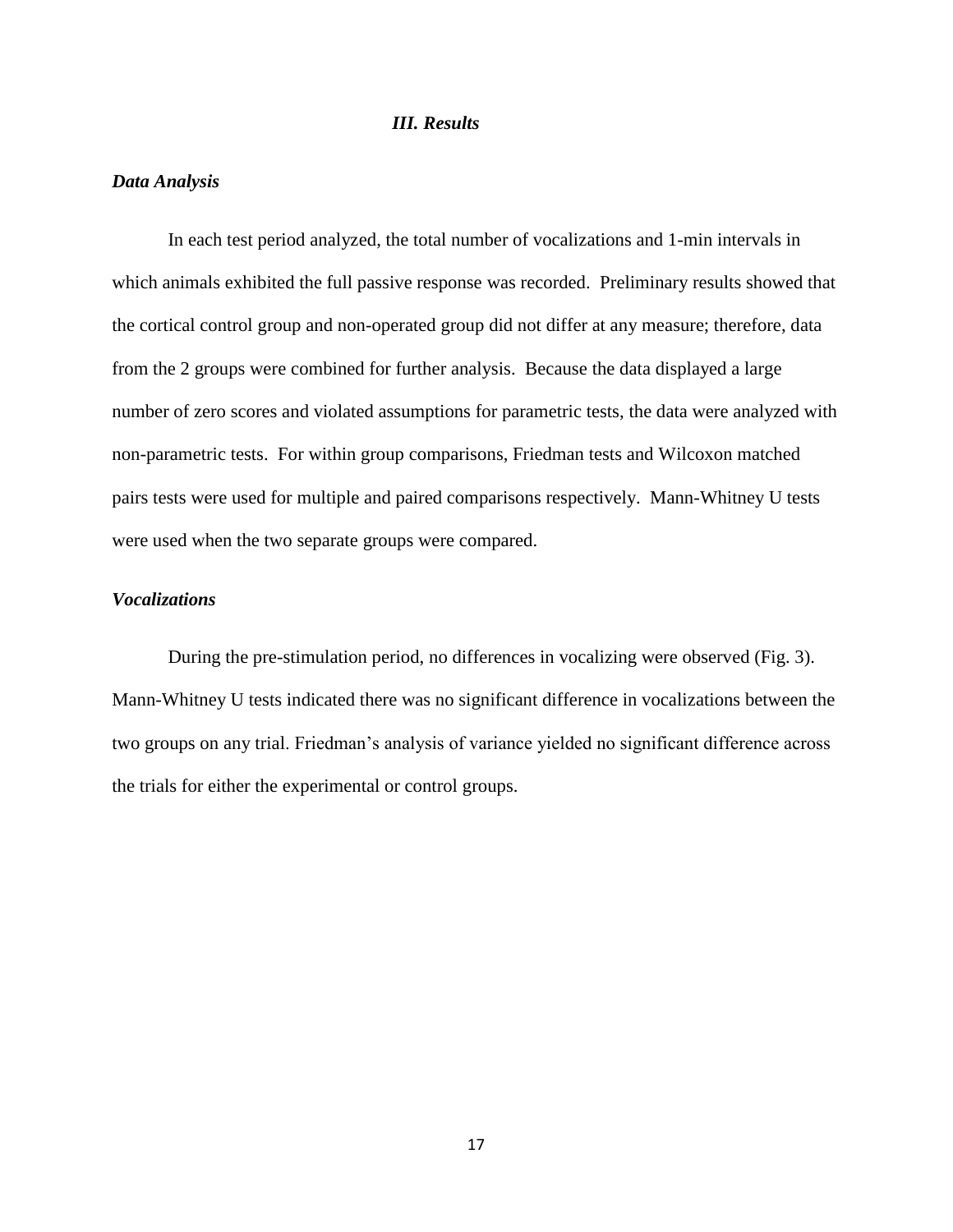

Figure 3: Median number of vocalizations during the pre-stimulation period for the experimental and control groups throughout the 10 trials.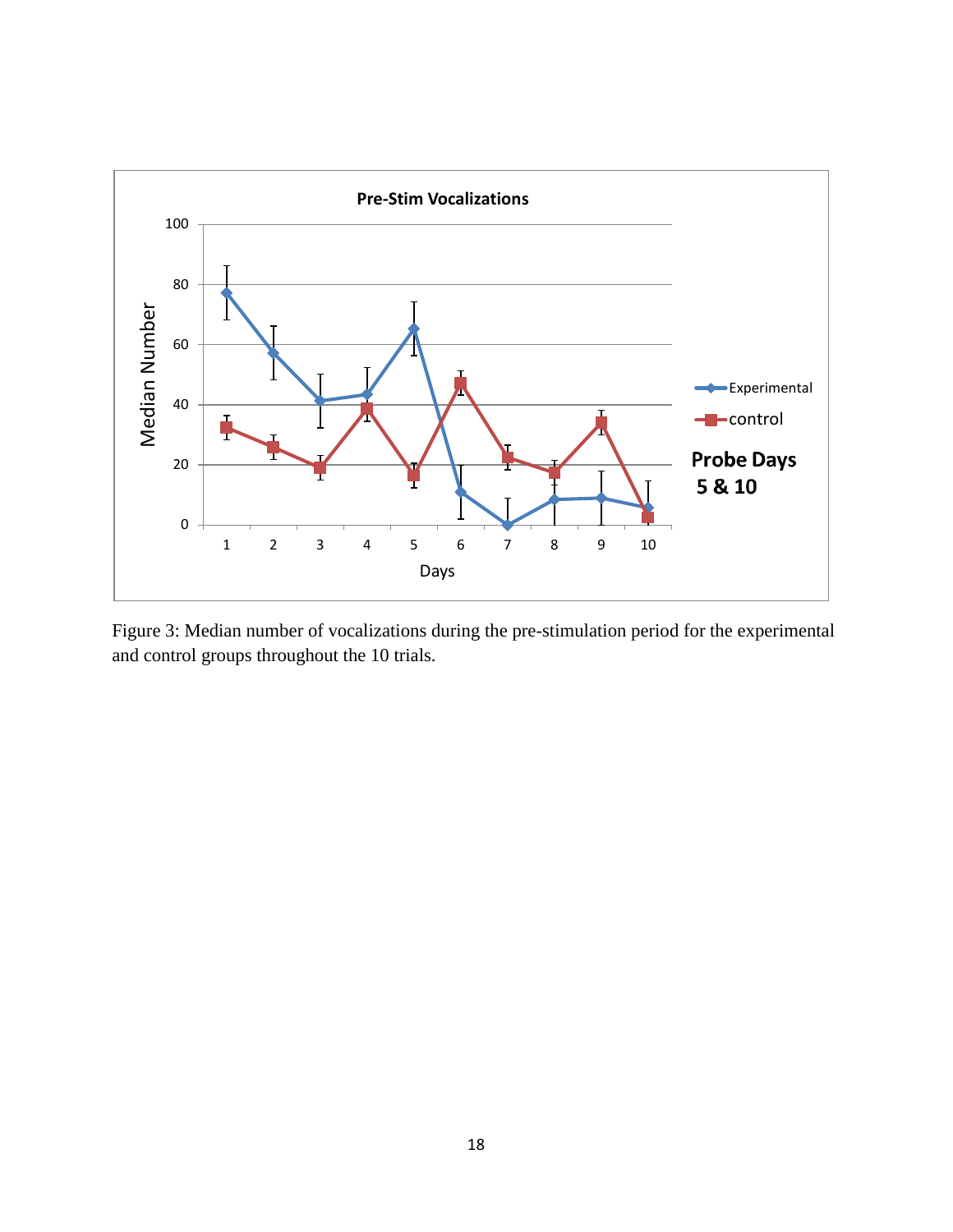Figure 4 illustrates the vocalizations during the stimulation period. The experimental group emitted more vocalizations than the control group on all trials excluding probe trials ( $p's$  < 0.05). Within group comparisons for the experimental group yielded a significant difference across the trials (p's < 0.05). Wilcoxon matched pairs tests were used for post-hoc comparisons. For the experimental group, there were significantly more vocalizations on days 1 and 2 than day 10 (p's < 0.05; Figure 3). There were more vocalizations on day 1 than days 5 through 9 [day 5 (p < 0.01), 6 (p < 0.01), 7 (p < 0.05), 8 (p < 0.05), 9 (p < 0.05)]. Within the group comparison for the control group revealed that animals vocalized more on day 1 than days 8 through 10 [day 8 (p < 0.01), 9 (p < 0.05), 10 (p < 0.01)].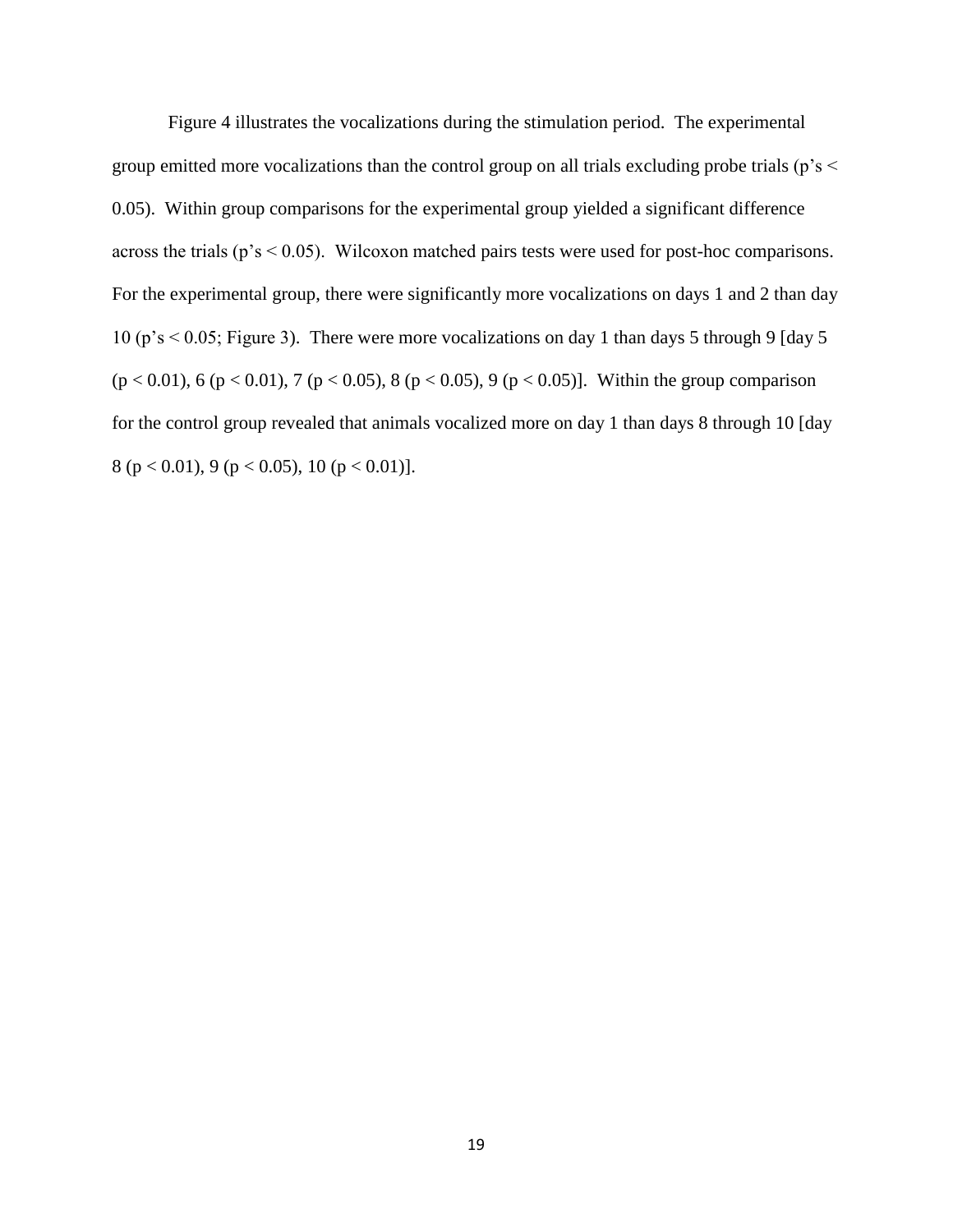

Figure 4: Median number of vocalizations during the stimulation period for the experimental and control group throughout the 10 trials.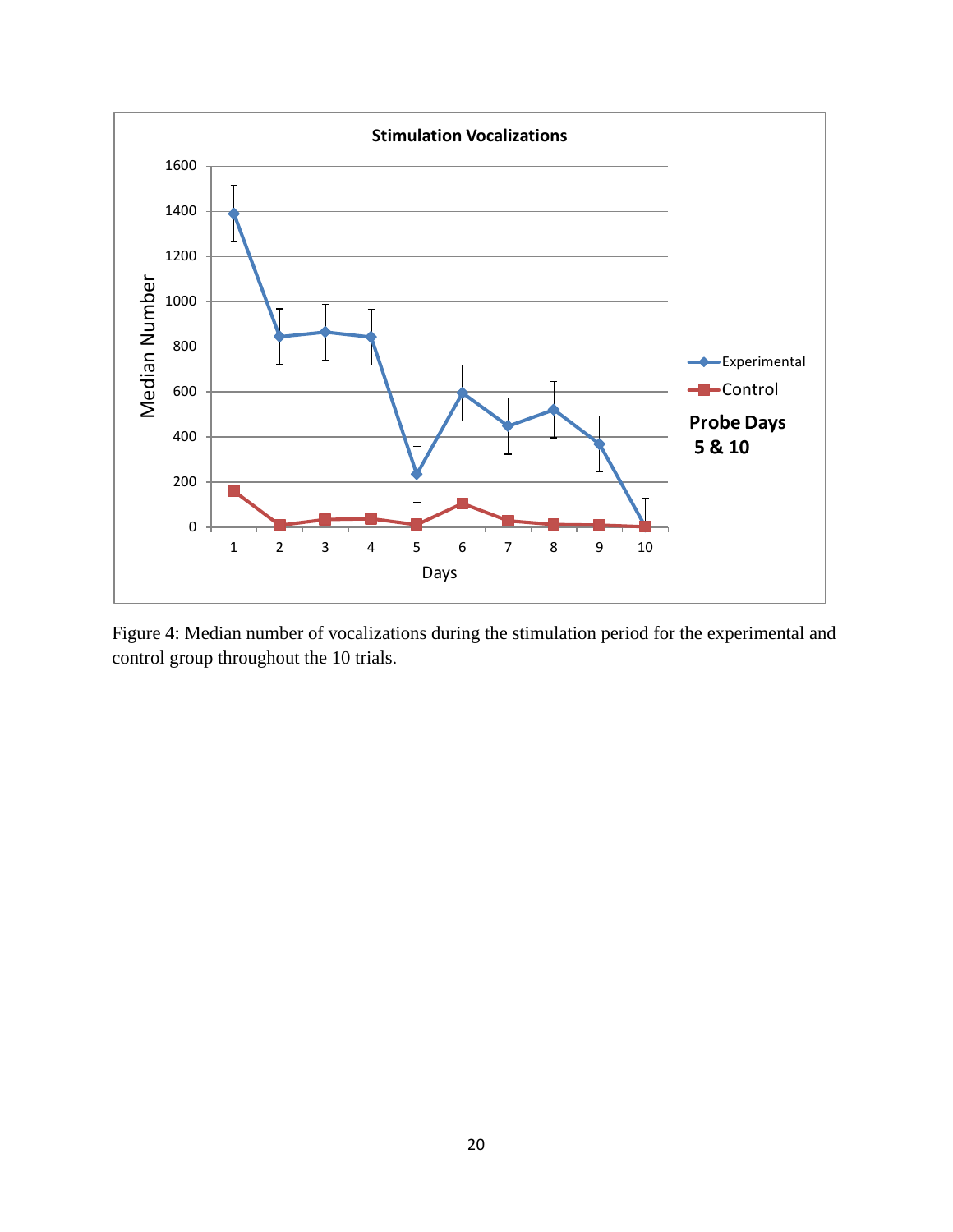Figure 5 illustrates the vocalizations throughout the post stimulation period. There was no significant difference between the experimental group and control group on any day. Also, there was no change in vocalizing across trials for the experimental group. For the control group vocalizing declined over days ( $p < 0.05$ ). There was less vocalizing on day 9 compared to days 1 through 4 [day 1 (p < 0.01), 2 (p < 0.01), 3 (p < 0.01) and 4 (p < 0.05). There was less vocalizing on day 10 compared to days 1 through 4 [day 1 ( $p < 0.01$ ), 2 ( $p < 0.01$ ), 3 ( $p < 0.01$ ) and 4 ( $p <$  $(0.05)$ ].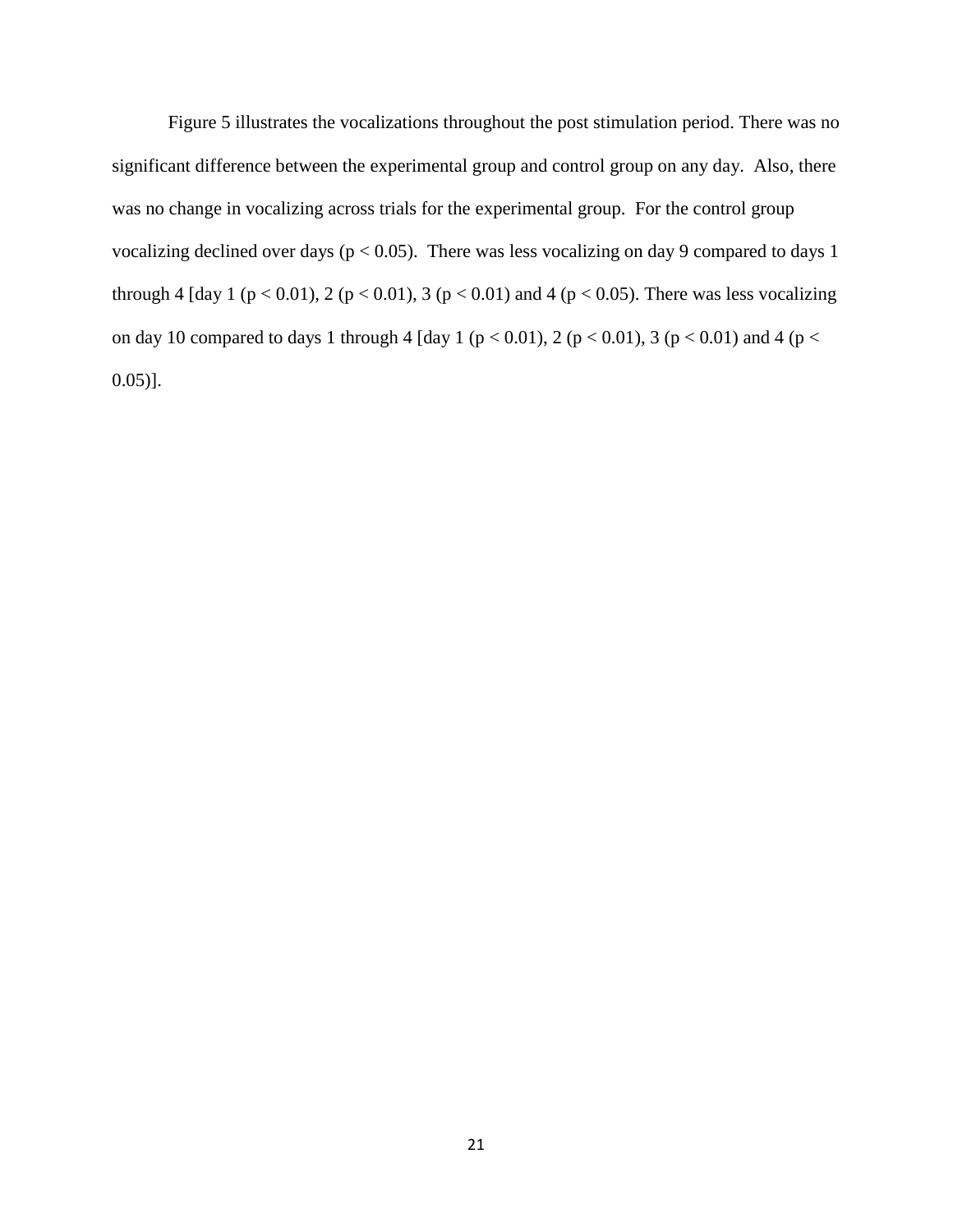

Figure 5: Median number of Vocalizations during the post-stimulation period for the experimental and control group throughout the 10 trials.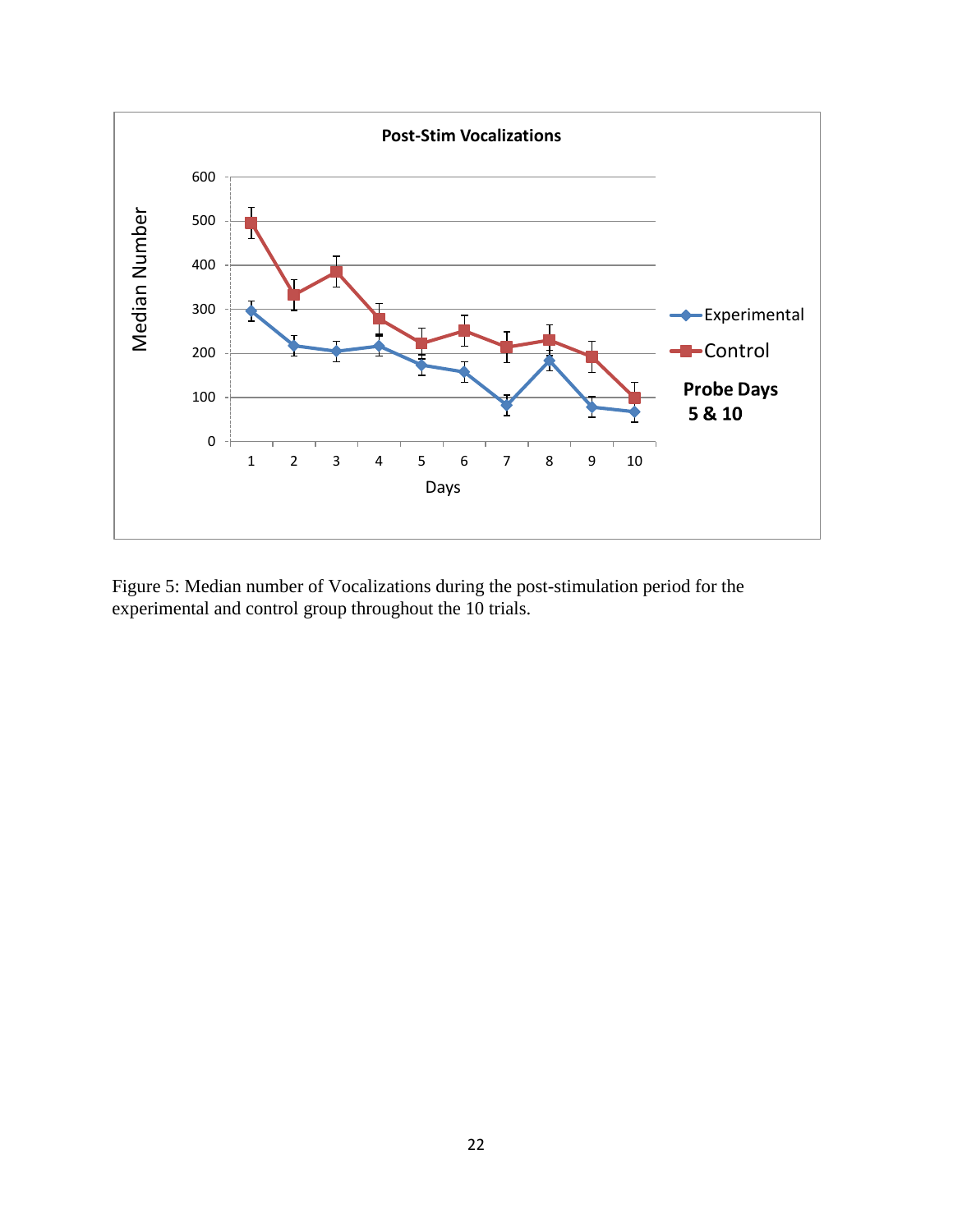### *Full Passive Response:*

As Figure 6 illustrates, during the pre-stimulation period few of the animals exhibited the full passive response (only one median score of 1). There was no difference between the groups on any trials. Within group comparison for both groups yielded no significant difference across the trials for either group.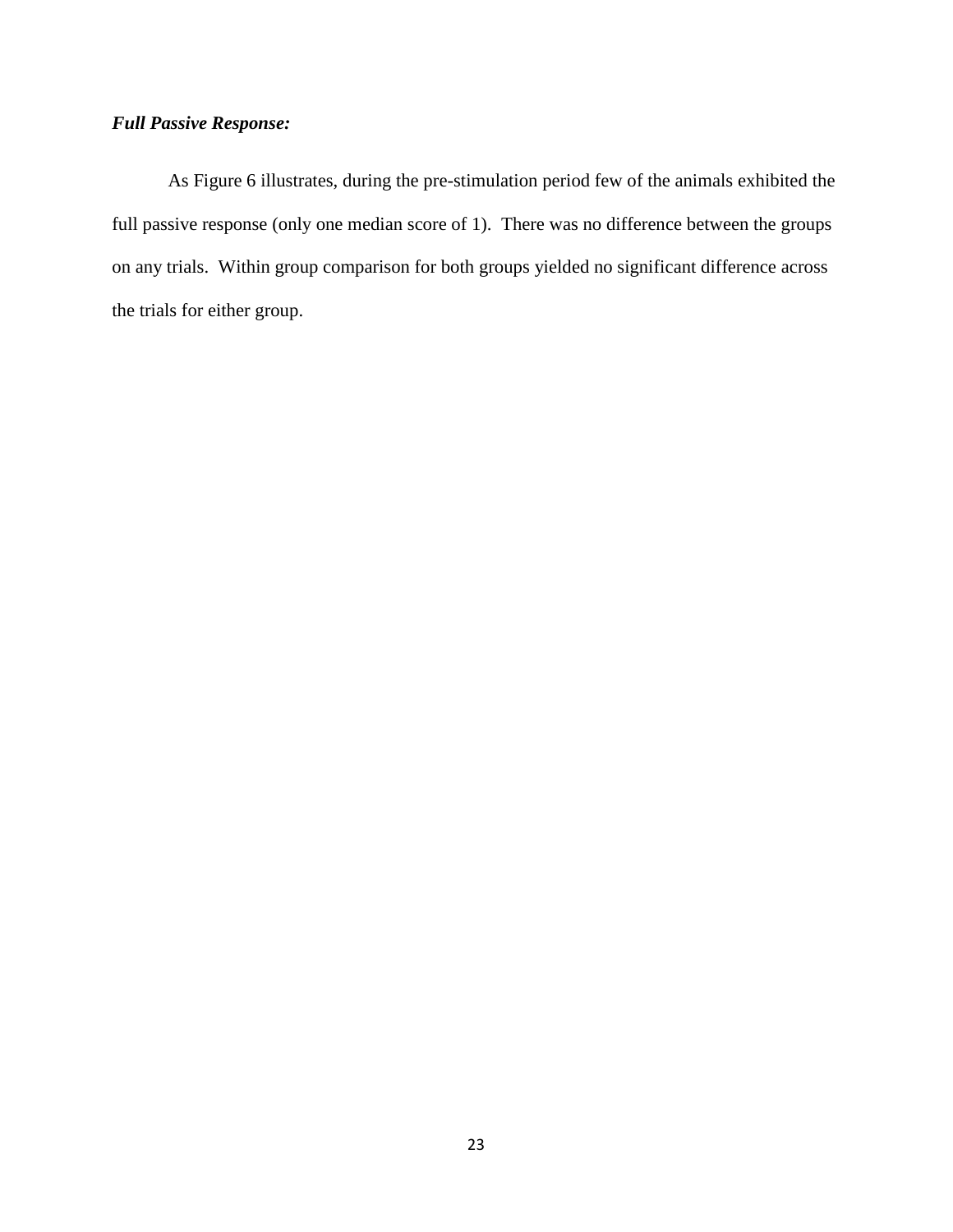

Figure 6: Median number of full passive responses during the pre-stimulation period for the experimental and control group throughout the 10 trials.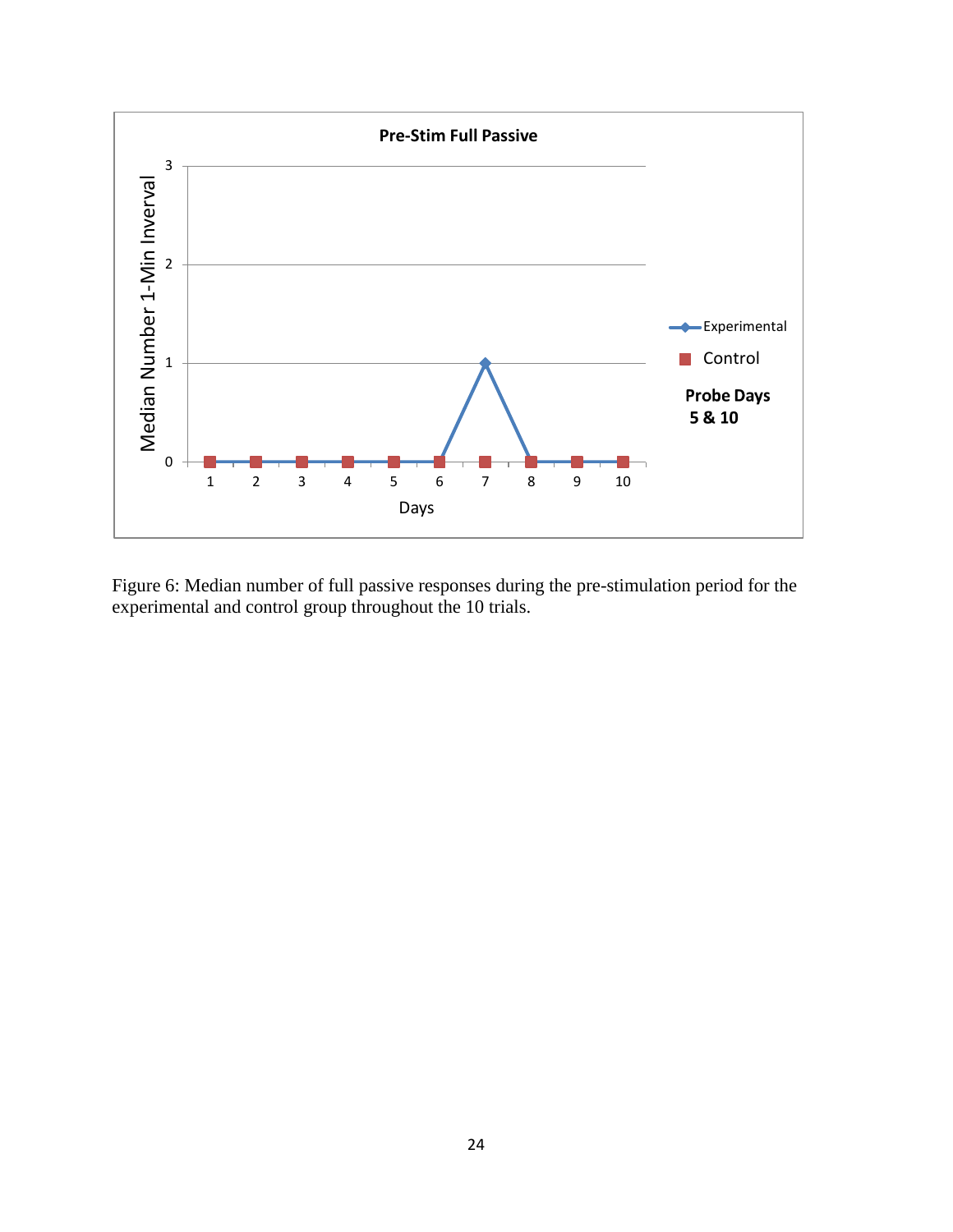During the stimulation period, between group comparison revealed there was more full passive response in the control group than the experimental group on days 1 through 4 (p's < 0.05). As illustrated in Figure 7, the full passive response increased across the trials for both groups resulting in a significant difference for within group comparisons ( $p's < 0.05$ ). For the experimental group, post hoc comparison showed there was more full passive response on day 10 than days 1 through 4 ( $p's < 0.01$ ). For the control group there was more full passive response on day 9 than days 1 and 2 [day 1 ( $p < 0.05$ ), 2 ( $p < 0.01$ )]. There was more full passive response on day 10 than day 1 ( $p < 0.05$ ).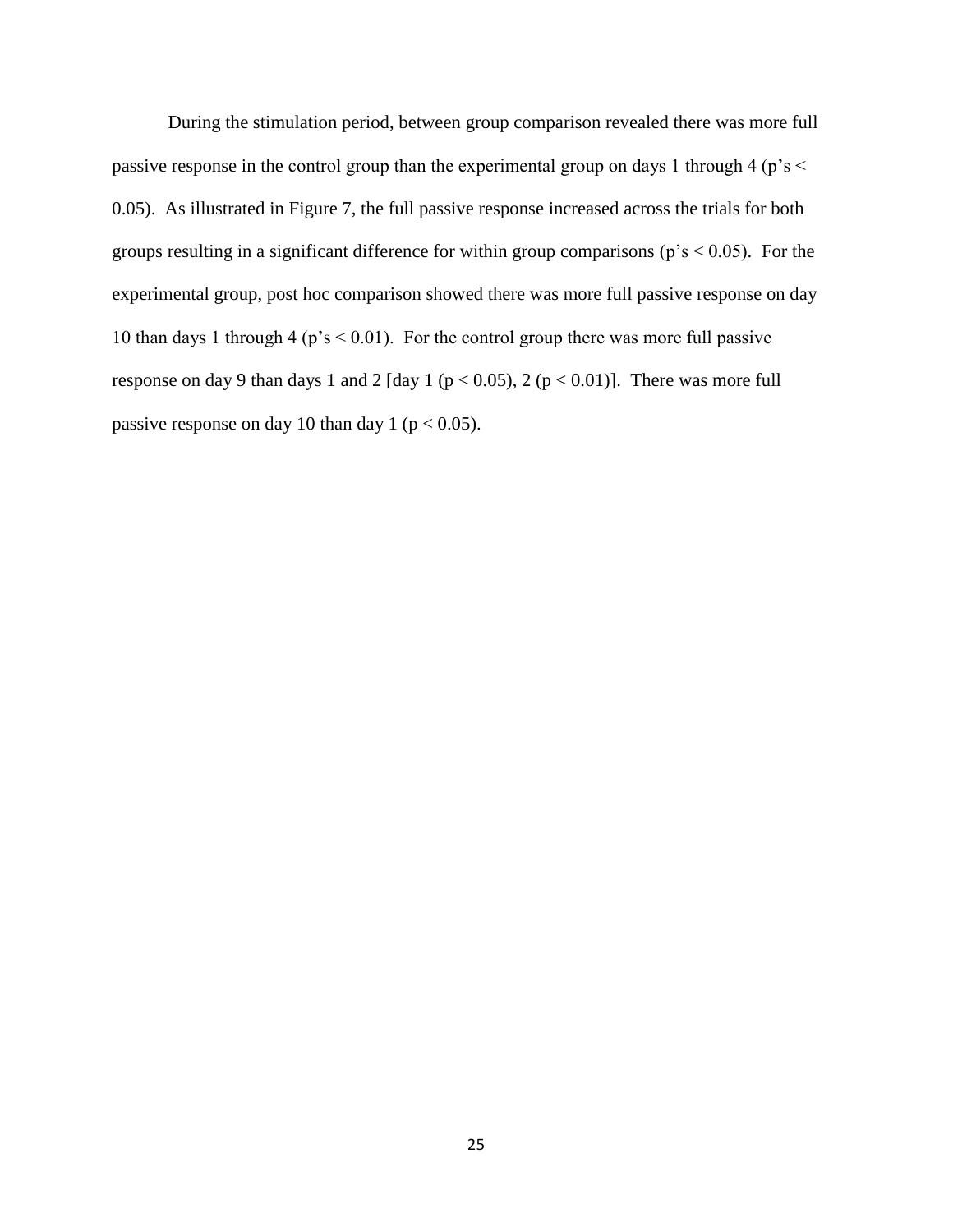

Figure 7: Median number of full passive responses during the stimulation period for the experimental and control group throughout the 10 trials.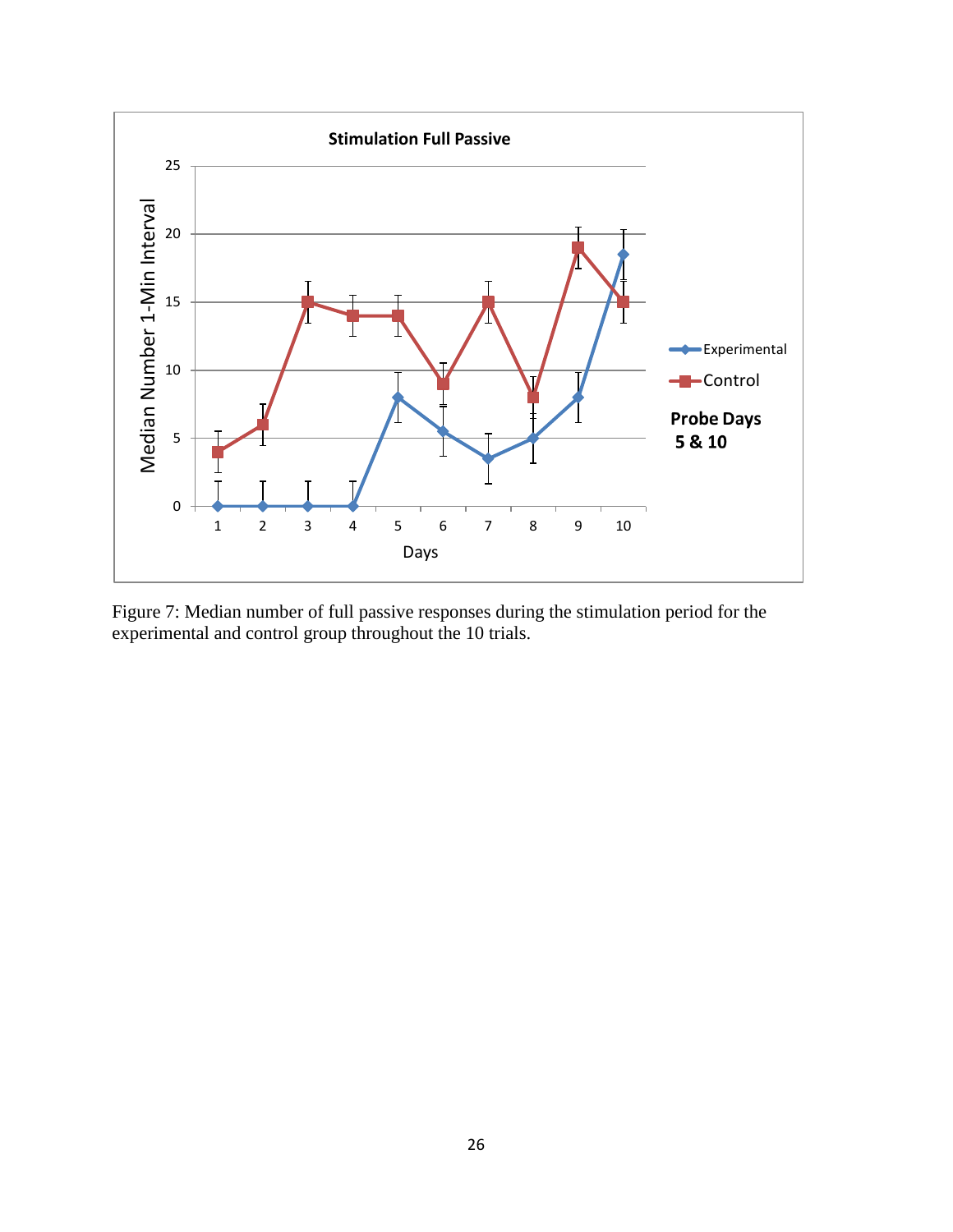During the post stimulation period, the full passive response was rarely observed in either group (Fig. 8). There was no difference between the 2 groups on any trial and no difference across trials for either group.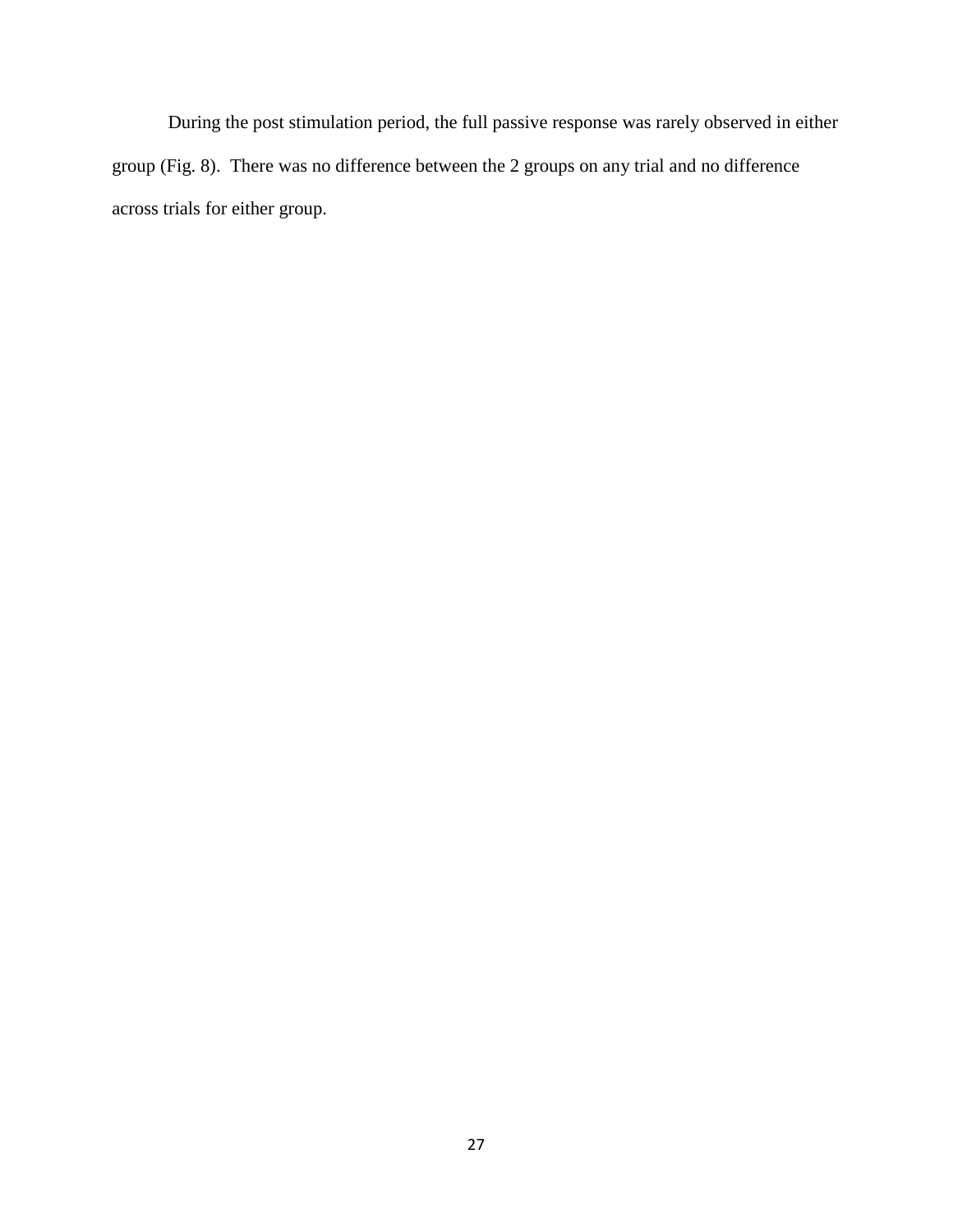

Figure 8: Median number of full passive responses during the post-stimulation period for the experimental and control group throughout the 10 trials.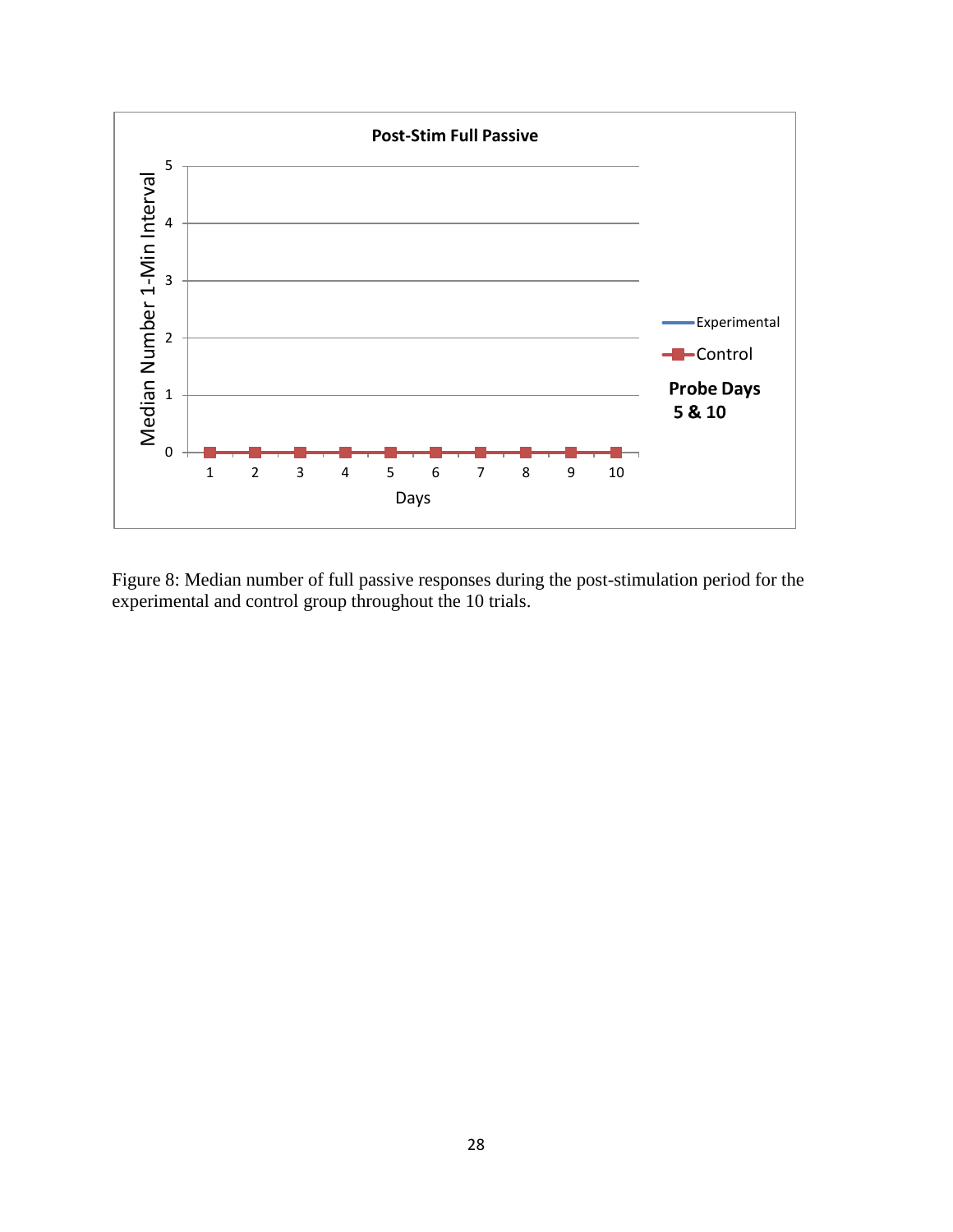#### *IV: Discussion*

Some mammals including non-human primates and guinea pigs show a biphasic activepassive response to the stress of the maternal separation. In the first stage (protest), animals actively vocalize. In the second stage (despair), passive depressive-like behavior appears. This study specifically tested how the active stage transitions to the passive stage. The mechanism for the transition is unclear, but, in guinea pigs, previous studies suggest two main hypotheses. One is that the pro-inflammatory activity that underlies the passive stage could take some time to develop following separation. After an hour or so, pro-inflammatory activity may reach a level at which it begins to influence behavior. Another suggestion specifically proposed by Panksepp is that overstimulation of the PANIC system, which is thought to generate distress vocalizations, eventually produces depressive-like behavior. This study tested Panksepp's idea of how depressive-like behavior is derived.

ESB was used to repeatedly stimulate the BNST, an area of the brain considered part of the PANIC system, in order to actively produce distress vocalizations. Our controls (nonoperated and cortical), as expected, did not produce as many vocalizations. We predicted that the repeated stimulation would increase the passive behaviors seen on subsequent days in the experimental group. We tested the guinea pigs for 10 consecutive days. During each daily trial, active and full passive behaviors were observed throughout the pre-stimulation, stimulation and post-stimulation periods. Behavior also was observed on probe days, when the animals were placed into the test area but no stimulation was applied. The number of vocalizations recorded during stimulation was greater for the experimental group than for the control group. Thus, the procedure achieved the first goal of producing vocalizations by stimulating the BNST. Both groups showed a significant reduction in the number of vocalizations over days though the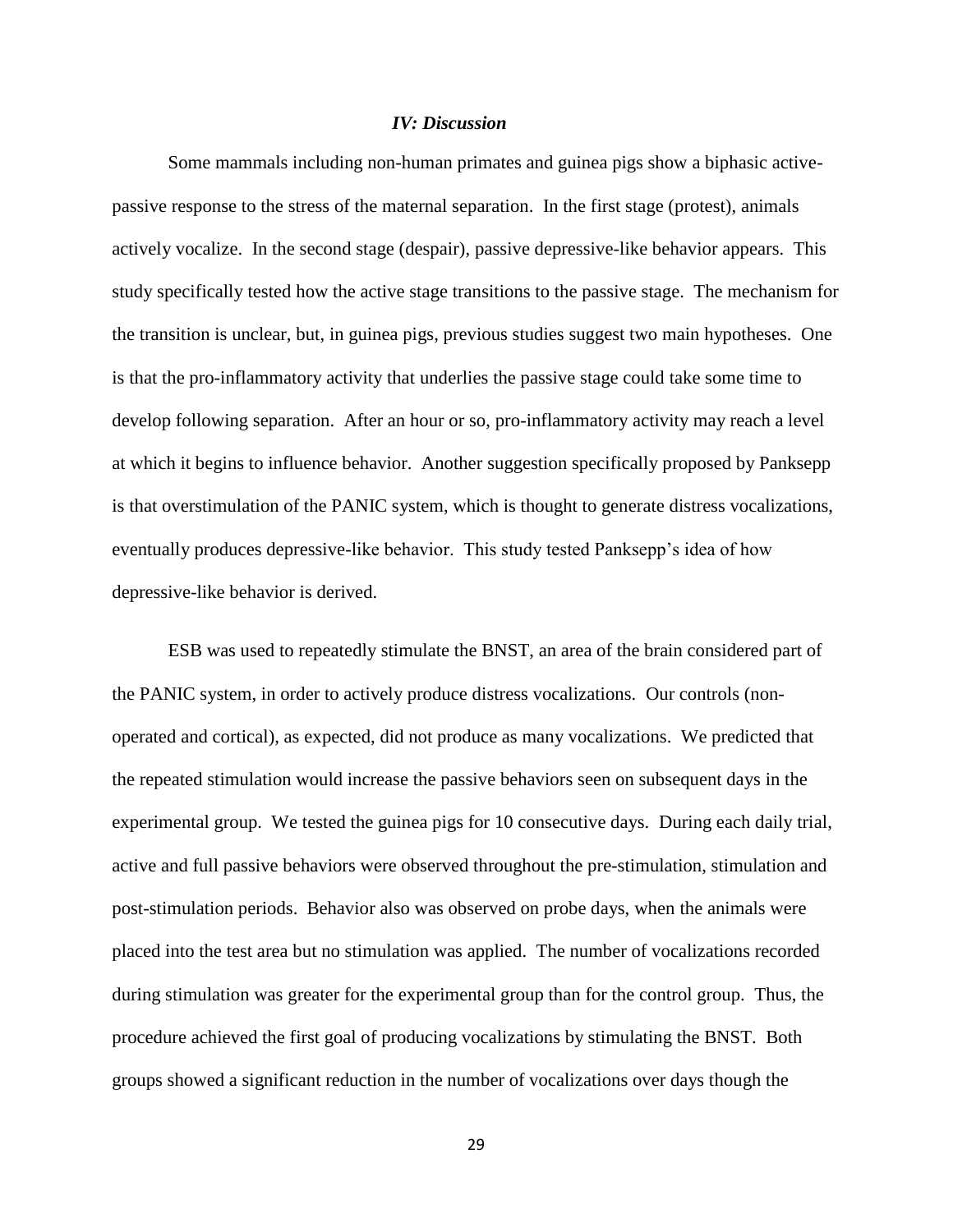decline was much greater for the experimental group. The sharp decline in the experimental group does not appear to be due to fatigue because the response takes relatively little energy and animals have a day to recover between trials. It is possible that the electrodes damaged neurons though the level of stimulation used was set at minimal level that elicited vocalizations in order to avoid damage. It seems likely instead that changes with repeated stimulation in downstream neural connections reduced the impact on the vocal apparatus.

During observation periods when no stimulation occurred (pre-stimulation, probe days, post-stimulation), there was no difference in the number of vocalizations between the experimental and control groups. However, both groups showed a substantial number of vocalizations during the post-stimulation period particularly during the early trials. This might be due to the absence of the cage-mate in the home cage or excitement of returning to the safety of the home cage.

During the pre-stimulation period there was a negligible amount of passive behavior observed in either group. The pre-stimulation observation was only for 5 min. It is possible that the pre-stimulation period was too brief to detect any differences between the two groups. The full passive behavior of the two groups also was similar during the post-stimulation period and during probe sessions. During stimulation there was an increase in full passive response in both groups across the trials. However, the experimental group showed significantly less full passive responding than the control group during the first four trials. Because we predicted that the experimental group would show *more* passive behavior with repeated BNST stimulation, our results do not support our prediction, and suggests instead that overstimulation of the PANIC system does not produce the second stage. Another alternative suggestion is that the BNST was not the best area of the PANIC system to be stimulated for this study. To test this possibility a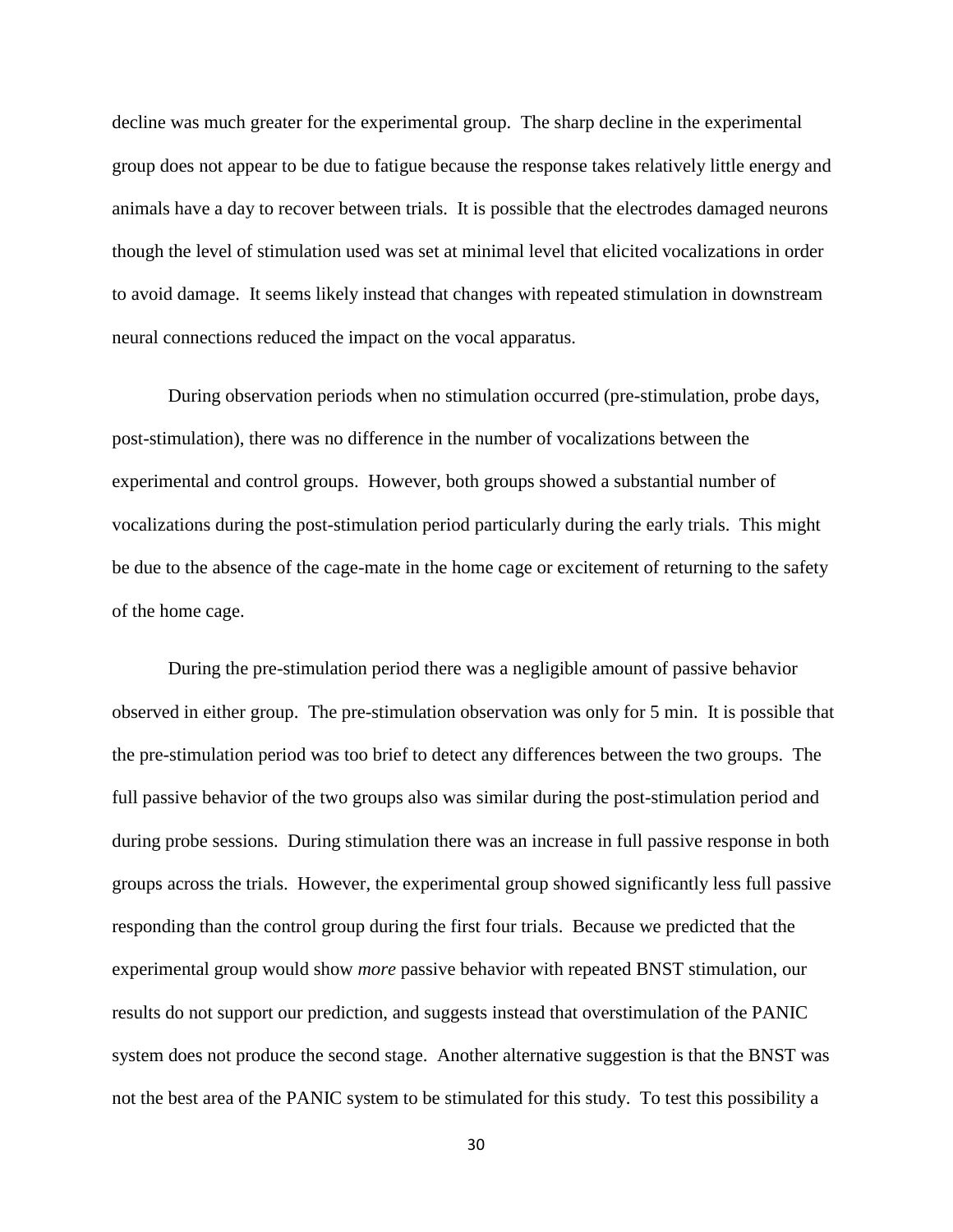member of our laboratory recently stimulated a different area within the PANIC system, the PAG. She tested the guinea pigs using the same experimental procedure but only with this different brain site. Findings were similar: when animals were stimulated, vocalizations were produced, but no change in passive behavior was observed (Dazey, unpublished). In all, these findings suggest that the transition from the active stage to the passive stage is not due to the overstimulation of the PANIC system alone and that other factors are involved. Future studies might attempt to further test the involvement of pro-inflammatory factors in the transition to the second stage.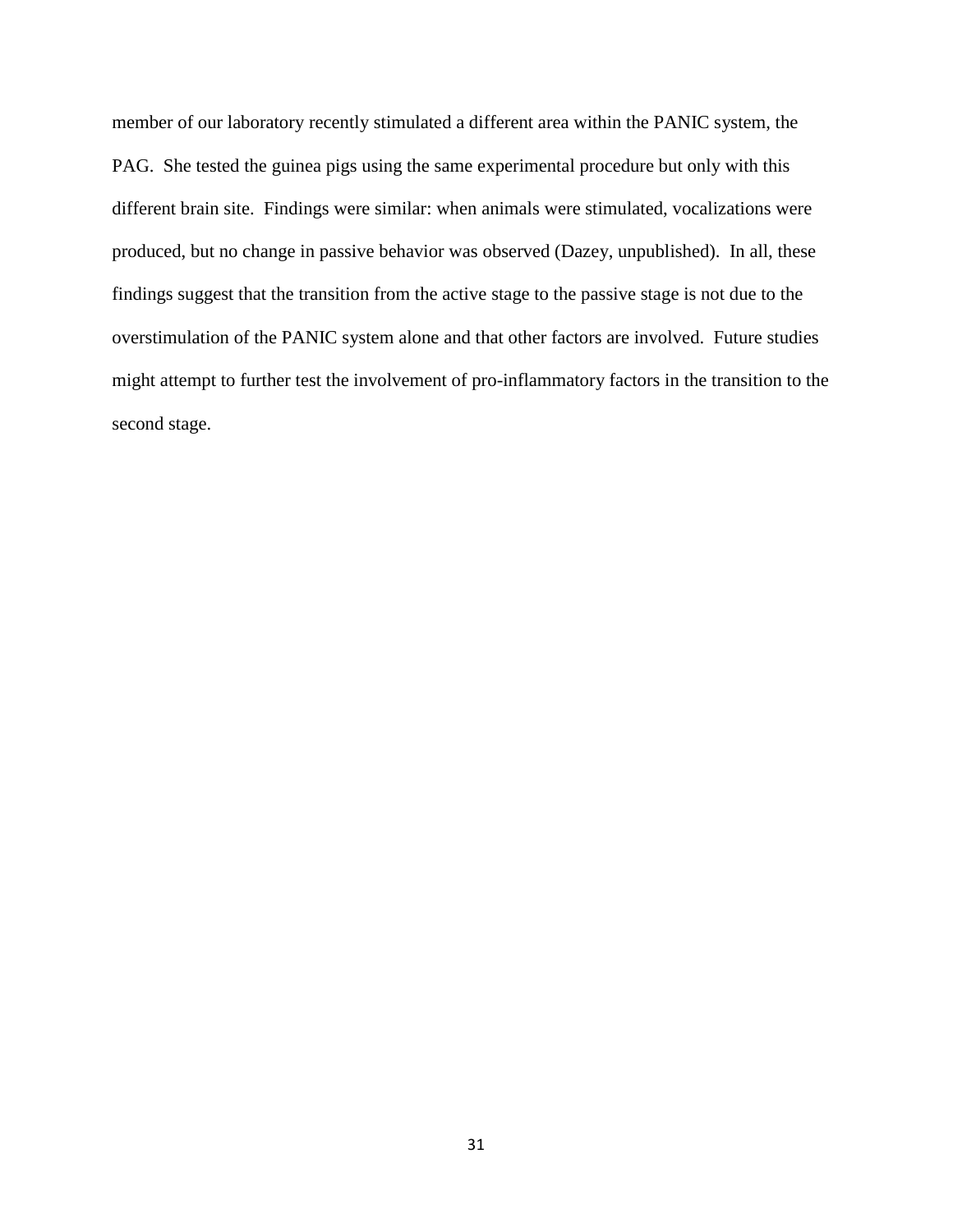#### *V: Reference*

- Adametz, J., and O'Leary, J. L. (1959). Experimental mutism resulting from periaqueductal lesions in cats. *Neurology*, *9*, 636-642.
- Bassuk, E. L., Buckner, J. C., Perloff, J. N., and Bassuk, S. S. (1998). Prevalence of mental health and substance use disorders among homeless and low-income housed mothers. *The American Journal of Psychiatry*, *155*, 1561-1564.
- Baumann, H., and Gauldie, J. (1994). The acute phase response. *Immunology Today*, *15*, 74-80.
- Belle Doucet, D. (2003). Poverty, inequality, and discrimination as sources of depression among US women. *Psychology of Women Quarterly*, *27*, 101–113.
- Becker, L. A., and Hennessy, M. B. (1993). Further characterization of the behavioral effects of peripherally administered corticotropin-releasing factor in guinea pigs. *Pharmacology, Biochemistry, and Behavior*, 44, 925–930
- Berkman, L. F., Berkman, C. S., Kasl, S., Freeman, D. H., Leo, L., Ostfeld, A. M., Cornoni-Huntley, J. (1986). Depressive symptoms in relation to physical health and functioning in the elderly. *American Journal of Epidemiology*, *124*, 372 -388.
- Berryman, J. C. (1976). Guinea-pig vocalizations: Their structure, causation and function. *Zeitschrift Fur Tierpsychologie, 41*, 80-106.
- Caspi, A., and Moffitt, T. E. (2006). Gene-environment interactions in psychiatry: joining forces with neuroscience. *Nature Reviews Neuroscience 7*, 583-590.
- Caspi, A., McClay, J., Moffitt, T. E., Mill, J., Martin, J., Craig, I. W., Taylor, A. (2002). Role of Genotype in the Cycle of Violence in Maltreated Children. *Science*, *297*, 851 -854.
- Davis, M. (1992). The role of the amygdala in fear and anxiety. *Annual Review of Neuroscience*, *15*, 353-375.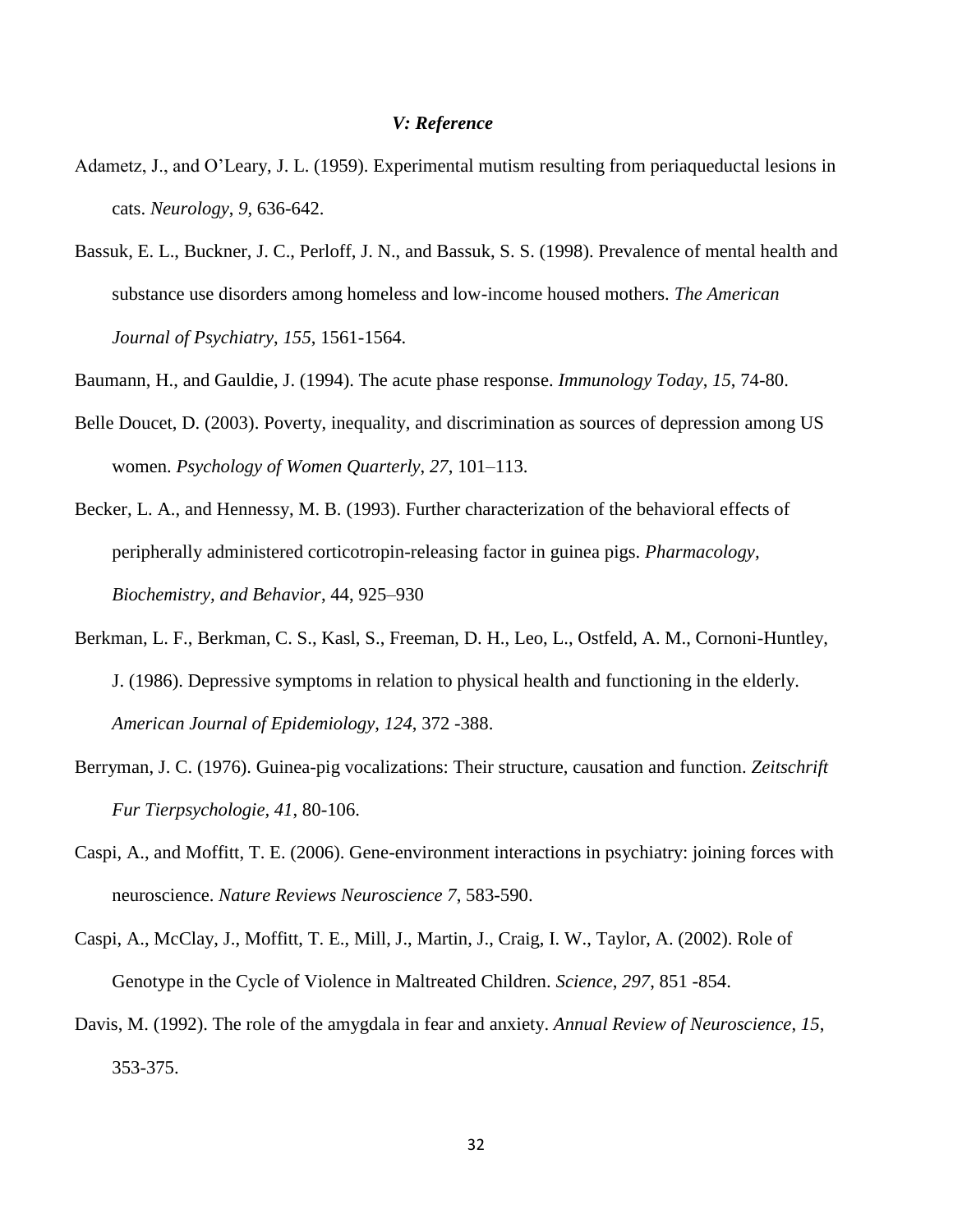- Engel, G. L. (1962). Anxiety and depression-withdrawal: The primary affects of unpleasure. *International Journal of Psychoanalysis*, *43*, 89-97.
- Engel, G. L. (1967). Psychoanalytic theory of somatic disorder—conversion, specificity, and the disease onset situation. *Journal of American Psychoanalytical Association*, *15*, 344-365.
- Gillespie, C.F., and Nemeroff, C. B. (2005). Hypercortisolemia and depression. *Psychosomatic Medicine*, *67,* S26.
- Gillespie, C. F., and Nemeroff, C. B. (2007). Corticotropin-releasing factor and the psychobiology of early-life stress. *Current Directions in Psychological Science*, *16*, 85 -89.
- Gray, T. S. (1993). Amygdaloid CRF Pathways: Role in autonomic, neuroendocrine, and behavioral responses to stress. *Annals of the New York Academy of Sciences*, *697*, 53-60.
- Heim, C., Plotsky, P. M., and Nemeroff, C. B. (2004). Importance of studying the contributions of early adverse experience to neurobiological findings in depression. *Neuropsychopharmacology:*, *29*, 641-648.
- Hennessy, M. B. (2003). Enduring maternal influences in a precocial rodent. *Developmental Psychobiology*, *42*, 225-236.
- Hennessy, M. B., and Morris, A. (2005). Passive responses of young guinea pigs during exposure to a novel environment: influences of social partners and age. *Developmental Psychobiology*, *46*, 86- 96.
- Hennessy, M. B., Deak, T., and Schiml-Webb, P. A. (2001). Stress-induced sickness behaviors: An alternative hypothesis for responses during maternal separation. *Developmental Psychobiology*, 39, 76-83.
- Hennessy, M. B., Schiml-Webb, P. A., Miller, E. E., Maken, D. S., Bullinger, K. L., & Deak, T. (2007). Anti-inflammatory agents attenuate the passive responses of guinea pig pups: evidence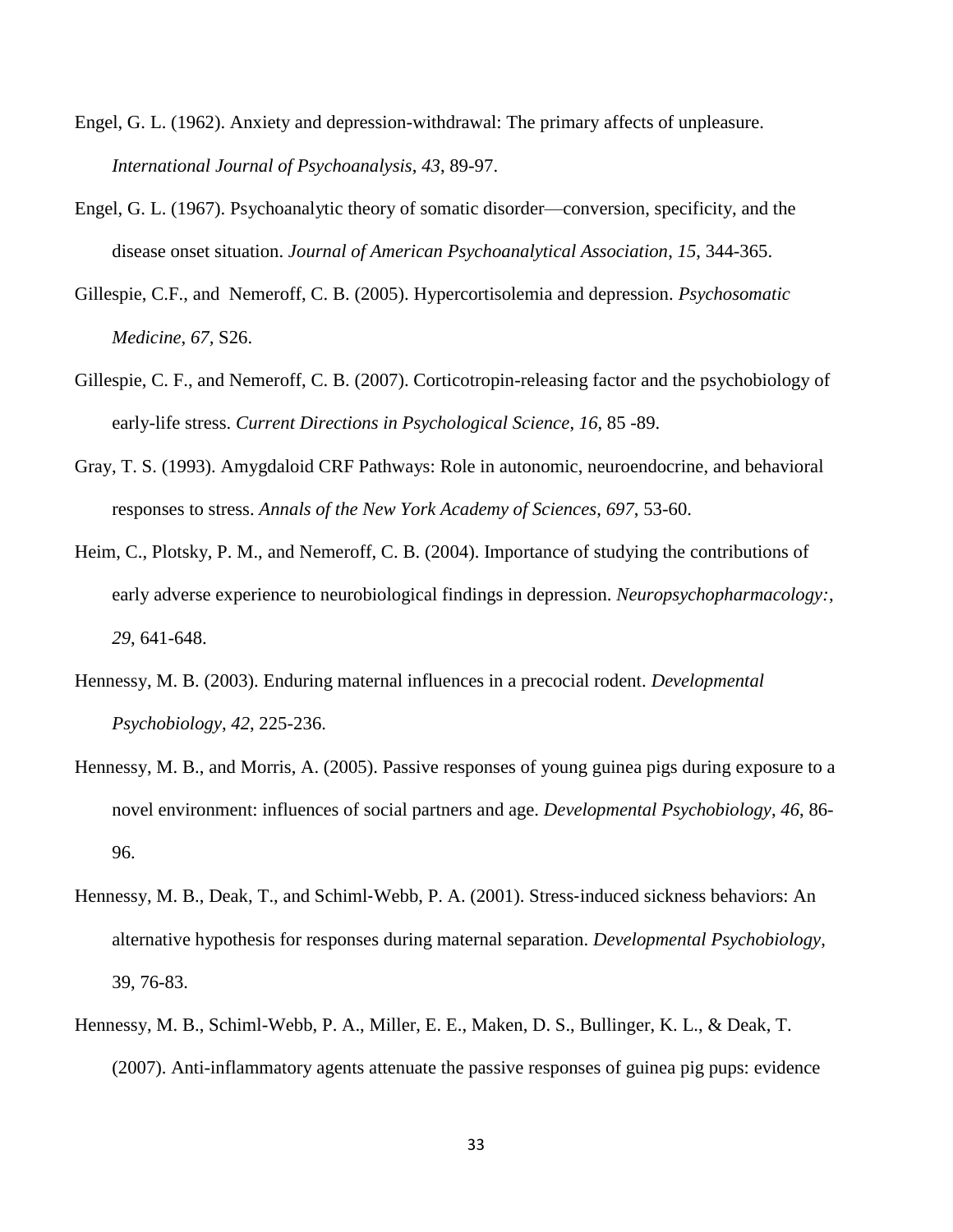for stress-induced sickness behavior during maternal separation. *Psychoneuroendocrinology*, *32*, 508-515.

- Hennessy, M. B., Deak, T., Schiml-Webb, P.A., & Barnum, C.J. (2007). Immune influences on behavior and endocrine activity in early experience and maternal separation paradigms. In M.T. Czerbska (Ed.) *Psychoneuroendocrinology Research Trends*, (pp 293–319) Hauppauge, NY: *Nova Science Publishers.*
- Jürgens, U. (2002). Neural pathways underlying vocal control. *Neuroscience and Biobehavioral Reviews*, *26*, 235-258.
- Kaufman, I. C., and Rosenblum, L. A. (1967). The reaction to separation in infant monkeys: anaclitic depression and conservation-withdrawal. *Psychosomatic Medicine*, *29*, 648-675.
- Kendler, K. S., Neale, M. C., Kessler, R. C., Heath, A. C., and Eaves, L. J. (1992). Childhood Parental Loss and Adult Psychopathology in Women: A Twin Study Perspective. *Achieve of General Psychiatry*, *49*, 109-116.
- Kent, S., Bluthe, R. M., Kelley, K. W., and Dantzer, R. (1992). Sickness behavior as a new target for drug development. *Trends in Pharmacological Sciences, 13*, 24-28.
- Kushner, I. (1993). Regulation of the acute phase response by cytokines. *Perspectives in Biology and Medicine*, *36*, 611-622.
- Landers, J. (2007). Depression cited as the top cause of medical disability. Retrieved January 12, 2011, *American medical News.*
- MacLean, P. D. (1985). Brain evolution relating to family, play, and the separation call. *Archives of General Psychiatry*, *42*, 405-417.
- Maes, M., Smith, R., and Scharpe, S. (1995). The monocyte-T-lymphocyte hypothesis of major depression. *Psychoneuroendocrinology*, *20*, 111-116.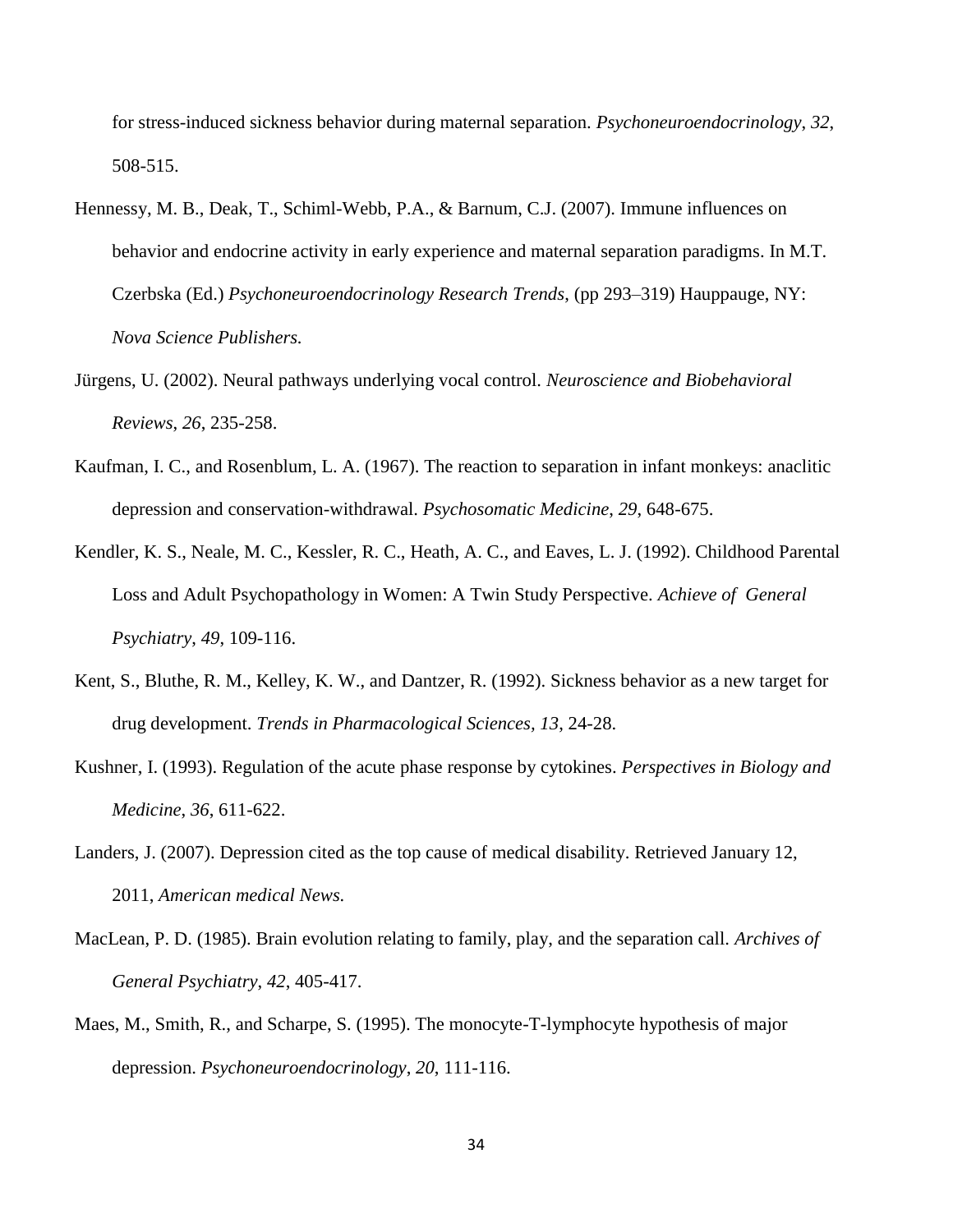- Maier, S. F., and Watkins, L. R. (1998). Cytokines for psychologists: Implications of bidirectional immune-to-brain communication for understanding behavior, mood, and cognition. *Psychological Review*, *105*, 83-107.
- McCauley, J., Kern, D. E., Kolodner, K., Dill, L., Schroeder, A. F., DeChant, H. K., Ryden, J. (1997). Clinical characteristics of women with a history of childhood abuse: unhealed wounds. *The Journal of the American Medical Association*, *277*, 1362-1368.
- Menahem, S. (1994). Conservation-withdrawal reaction in infancy? An underdescribed entity. *Child: Care, Health and Development*, *20*, 15-26.
- Mullen, P. E., Martin, J. L., Anderson, J. C., Romans, S. E., & Herbison, G. P. (1996). The long-term impact of the physical, emotional, and sexual abuse of children: a community study. *Child Abuse and Neglect*, *20*, 7-21.
- Nestler, E. J., Barrot, M., DiLeone, R. J., Eisch, A. J., Gold, S. J., & Monteggia, L. M. (2002). Neurobiology of depression. *Neuron*, *34*, 13-25.
- Neuman, M. G. (2003). Cytokines--central factors in alcoholic liver disease. *Alcohol Research & Health: The Journal of the National Institute on Alcohol Abuse and Alcoholism*, *27*, 307-316.
- Panksepp, J., Normansell, L., Herman, B., Bishop, P, and Crepeau, L. (1988). Neural and neurochemical control of the separation distress call. In J. Newman, (Ed.) The physiological control of mammalian vocalizations (pp 263-300). New York: Plenum Press.
- Panksepp, J. (1995). Affective neuroscience: the foundations of human and animal emotions. New York: Oxford University Press.
- Panksepp, J., and Watt, D. (2011). Why does depression hurt? Ancestral primary-process separationdistress (PANIC/GRIEF) and diminished brain reward (SEEKING) processes in the genesis of depressive affect. *Psychiatry*, *74*, 5-13.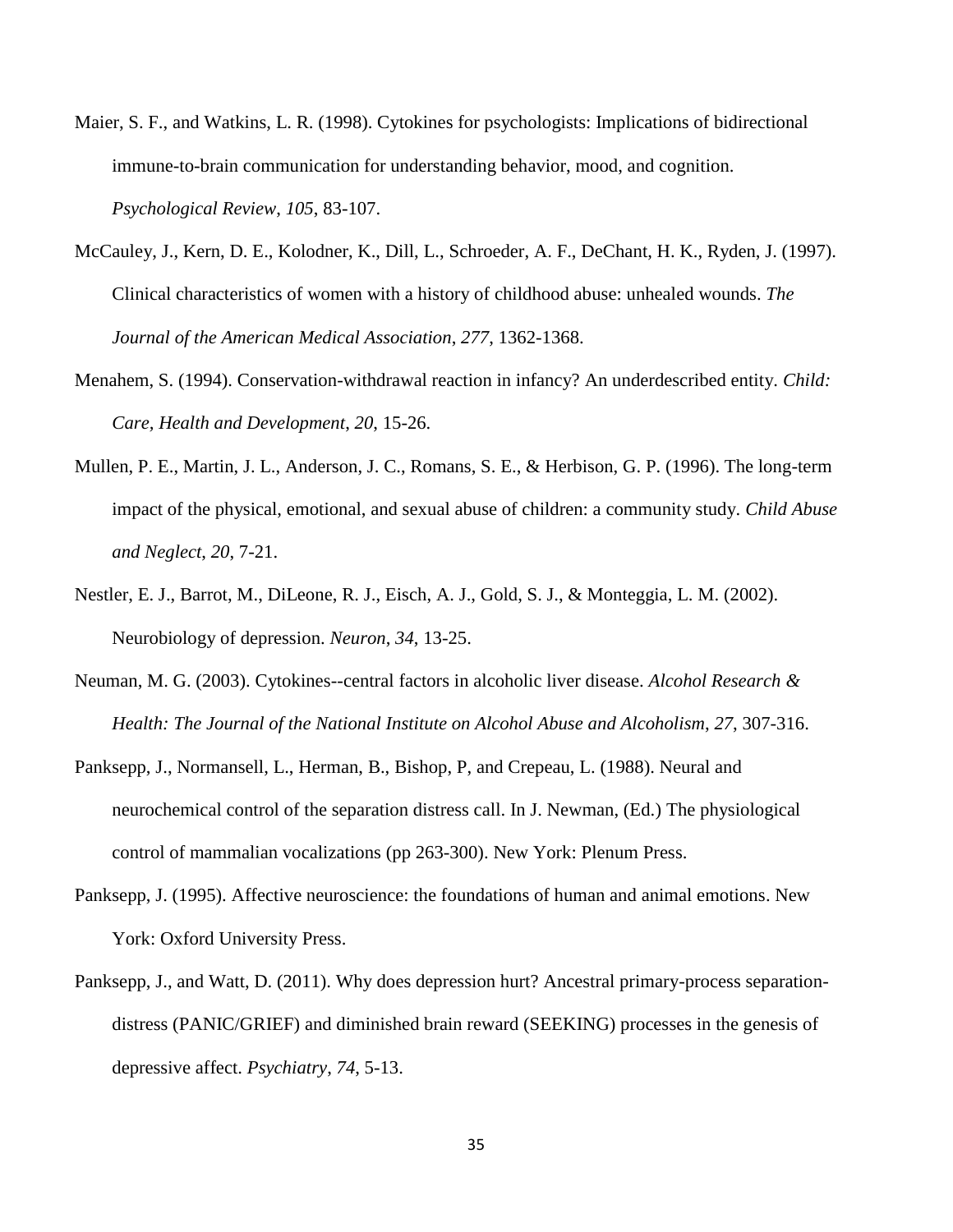- Prentiss, P. (2011).What is depression? January 11, 2011, National Institute of Health Publication No. 97-4266 and 99-3561.
- Radke, A. K. (2009). The role of the bed nucleus of the stria terminalis in learning to fear. *The Journal of Neuroscience: 29*, 15351-15352.

Radloff, L. (1975). Sex differences in depression. *Sex Roles*, *1*, 249–265.

- Egli, R. E., and Winder, D. G. (2003). Dorsal and ventral distribution of excitable and synaptic properties of neurons of the bed nucleus of stria terminalis. *Journal of Neurophysiology, 90, 405- 141.*
- Robertson, J. and Bowlby, J. (1952), Responses of young children to separation from their mothers. *Courrier of the International Children's Centre*, *2, 131-140*
- Rothwell, N. J., and Hopkins, S. J. (1995). Cytokines and the nervous system II: Actions and mechanisms of action. *Trends in Neurosciences*, *18*, 130-136.
- Sawchenko, P. E., and Swanson, L. W. (1983). The organization of forebrain afferents to the paraventricular and supraoptic nuclei of the rat. *The Journal of Comparative Neurology*, *218*, 121-144.
- Schiml-Webb, P. A., Deak, T., Greenlee, T. M., Maken, D., & Hennessy, M. B. (2006). Alpha-melanocyte stimulating hormone reduces putative stress-induced sickness behaviors in isolated guinea pig pups. *Behavioural Brain Research, 168*, 326-330.
- Shiosaka, S., Tohyama, M., Takagi, H., Takahashi, Y., Saitoh, Y., Sakumoto, T., Nakagawa, H. (1980). Ascending and descending components of the medial forebrain bundle in the rat as demonstrated by the horseradish peroxidase-blue reaction. I. Forebrain and upper brain stem. *Experimental Brain Research*, *39*, 377-388.